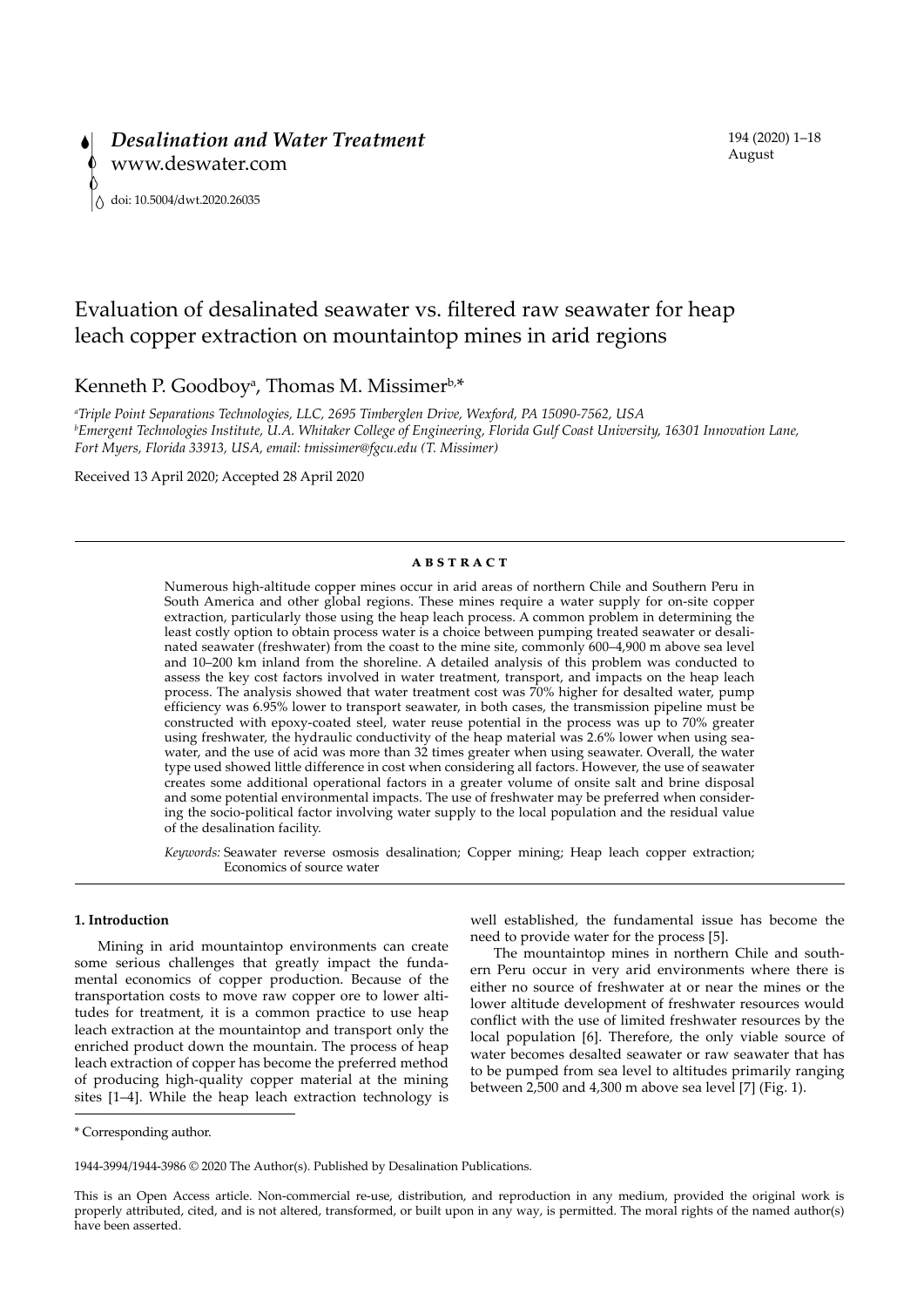

Fig. 1. Schematic diagram of the combined water source, transport pipeline, and mine.

Decision-makers at mining companies are faced with deciding whether to pump desalinated seawater up the mountain to the heap leach extraction facilities or to pump seawater to the site. Several important issues have to be considered: (1) the capital and operating costs of the seawater desalination facility; (2) the added cost of pumping seawater in lieu of freshwater to the necessary elevation based on the higher density and viscosity and the issue of greater corrosion of the pipeline; (3) the environmental effects of using seawater at the top of the drainage basin with potential impacts to lower altitude freshwater resources; and (4) the impacts of using seawater vs. freshwater in the heap leach process. This issue is a classic systems engineering design problem that is complex and requires considerable research with major economic and political ramifications. It is the purpose of this research to assess various engineering solutions concerning how to approach the problem with associated economic analyses.

# **2. Background**

To evaluate this problem, it is necessary to assess several cost factors related to water treatment, water transport, impacts on the heap leach processes, and any created environmental issues. For evaluation purposes, a uniform water demand must be established, which in this case is set at about 75,708 m<sup>3</sup> /d (about 20 MGD).

#### *2.1. Seawater desalination*

Based on the required  $75,708$  m<sup>3</sup>/d capacity to operate the heap leach process, a seawater reverse osmosis (SWRO) desalination plant would require an intake capacity of about  $168,240 \text{ m}^3/\text{d}$  (44 MGD) to produce the required product water with the assumption that the intake seawater has a total dissolved solids (TDS) concentration near

35,000 mg/L. The facility must be located close to the shoreline and would require the acquisition of new property or could be co-located with a shipping port associated with the transport of the product copper. The cost associated with the desalination plant includes capital costs for land acquisition and facility construction and the operating costs for desalting the water.

A major issue in remote coastal regions of Chile and Peru (and many other arid areas where copper can be mined) is the availability of electric power to operate the SWRO plant, the pumps to transport the water to the mine site, and the power required to operate the mine. In the case of the operation of a high-capacity SWRO plant, a new power generation plant would likely have to be constructed.

#### *2.2. Transport of the water from the sea to the mining site*

Two options that require consideration include pumping desalinated water or pumping partially-treated seawater (removal of debris and particulate organics and sediments) to the mine site. Several fundamental issues that must be considered in the evaluation of the transport of either freshwater or seawater. The specific gravity difference between freshwater at 0.9986 and seawater at 1.025 will impact the pump design and the required horsepower to move the water to the high altitude. In addition, there may be a substantial difference in the pipeline design between one that can be used to transport freshwater vs. seawater based on corrosion potential.

# *2.3. Impacts of water quality on the heap leach process*

The heap leach process uses acidified water that is sprayed on top of the partially crushed rock that contains the copper ore. Typically, freshwater is used in the process. There is an additional cost for acidification when seawater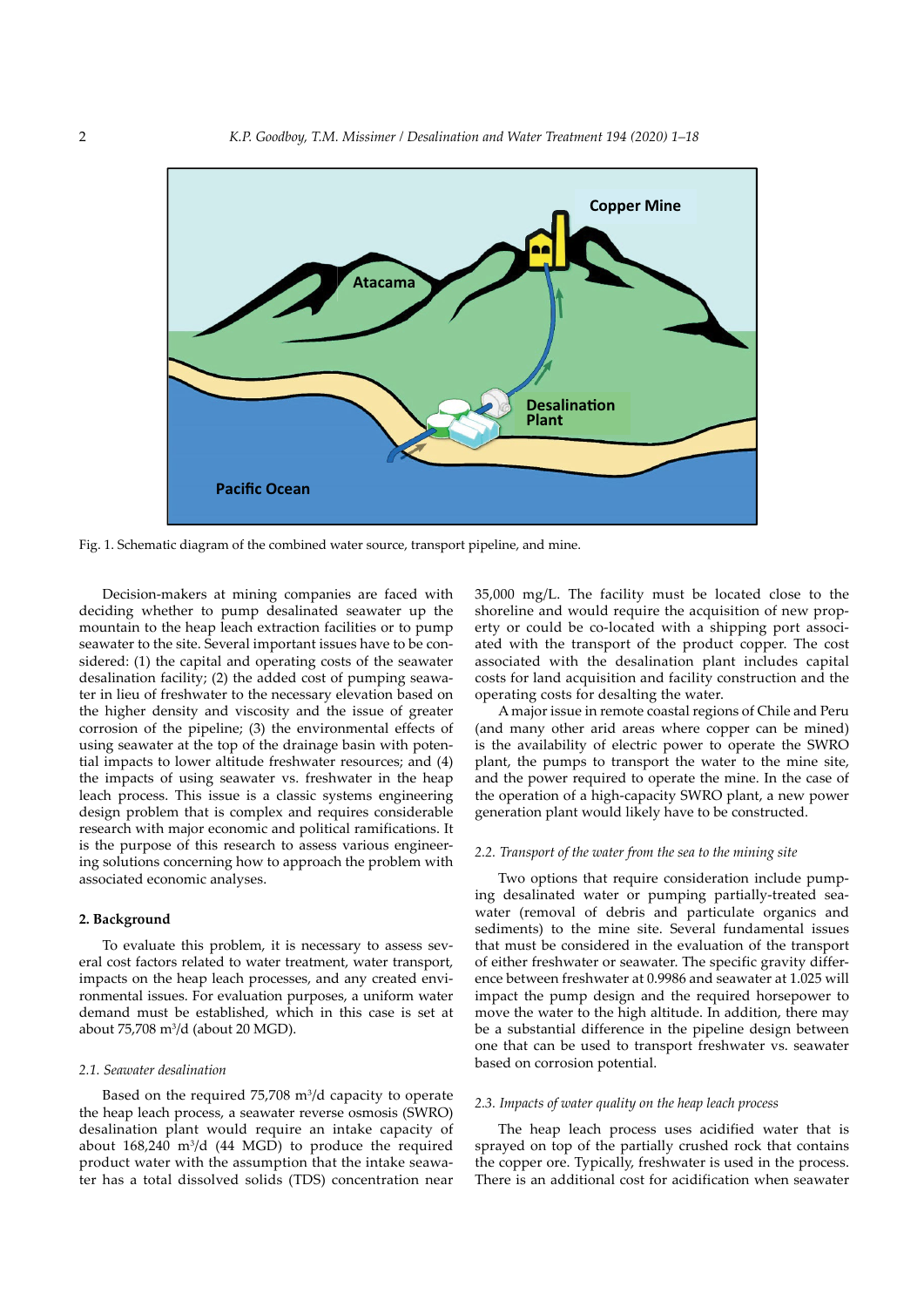is used instead of freshwater. Seawater commonly has a pH ranging from 8.00 to 8.45 and tends to be highly buffered with calcium bicarbonate, especially in warm, high-temperature areas with an arid climate (e.g., coastal Chile and Peru) because evaporative loses cause the upper part of the water column to become super-saturated with calcium bicarbonate. Therefore, to achieve the desired pH of the heap leach solution, additional acid will be required which is a significant cost due to the need to transport it via truck or pipeline to the mine site.

Another issue is that concerning the impact of the higher density seawater on the hydraulic conductivity of the crushed ore. Freshwater flows through the ore at the desired grain size at a predicted rate, but the density of seawater lowers the passage rate and could cause the crushed ore to have to be a larger mean grain diameter to operate efficiently. This issue could reduce the yield of copper per unit volume because of the reduced surface area of the grains in the heap.

# *2.4. Environmental impacts of using freshwater vs. seawater*

The heap leach fluid is gathered from the collection area down-gradient from the piled, crushed rock, and pumped to the concentration plant for copper extraction (Fig. 2). The same occurs for both freshwater and seawater. However, the potential for recycling some of the freshwater back to the extraction process is generally higher compared to the use of seawater. In addition, the impacts of seawater vs. freshwater on the copper concentration and removal process must be carefully evaluated. Based on which type of water is used in the process, there may be less recycling of water and the amount of water requiring disposal may be larger for use of seawater. Since the mine

sites contain little or no rainfall, lined evaporation basins can be used for water disposal with the salt harvested for disposal in some environmentally-friendly manner. If the salt must be transported a significant distance for disposal, the volume generated is an economic issue.

# *2.5. Socio-political issues related to choice of water source for copper mining*

Mountaintop copper mining requires government permits to be issued, particularly in Peru and Chile, before mining activities can commence. The residents of these countries are quite sensitive to the environmental impacts of mining and any specific impacts to local water supplies. In most cases, there are no viable means of using sources of freshwater in competition with local farmers or residents. In locations where this has been attempted, permits were not issued and violence has occurred. The only long-term viable choices are to use either desalinated seawater or partially-treated seawater.

There is a potential advantage of developing a seawater desalination plant in the mining approval process wherein some side-stream from the SWRO plant could be used to supply some or all local residents with potable drinking water. Also, the SWRO plant may have a greater useful life-expectancy than the copper mine which leaves potential residual value to the operator and the local residents when the mine is closed. Also, the increased electric power generated to operate the SWRO plant could be diverted to local use to increase local grid reliability. These issues must be considered in the value-engineering of which water source to use, because of both the issue of providing greater security in the permitting process and the residual value when the facilities are left behind in the post-mining



Fig. 2. Schematic diagram of the heap leach process showing water flow and recycling.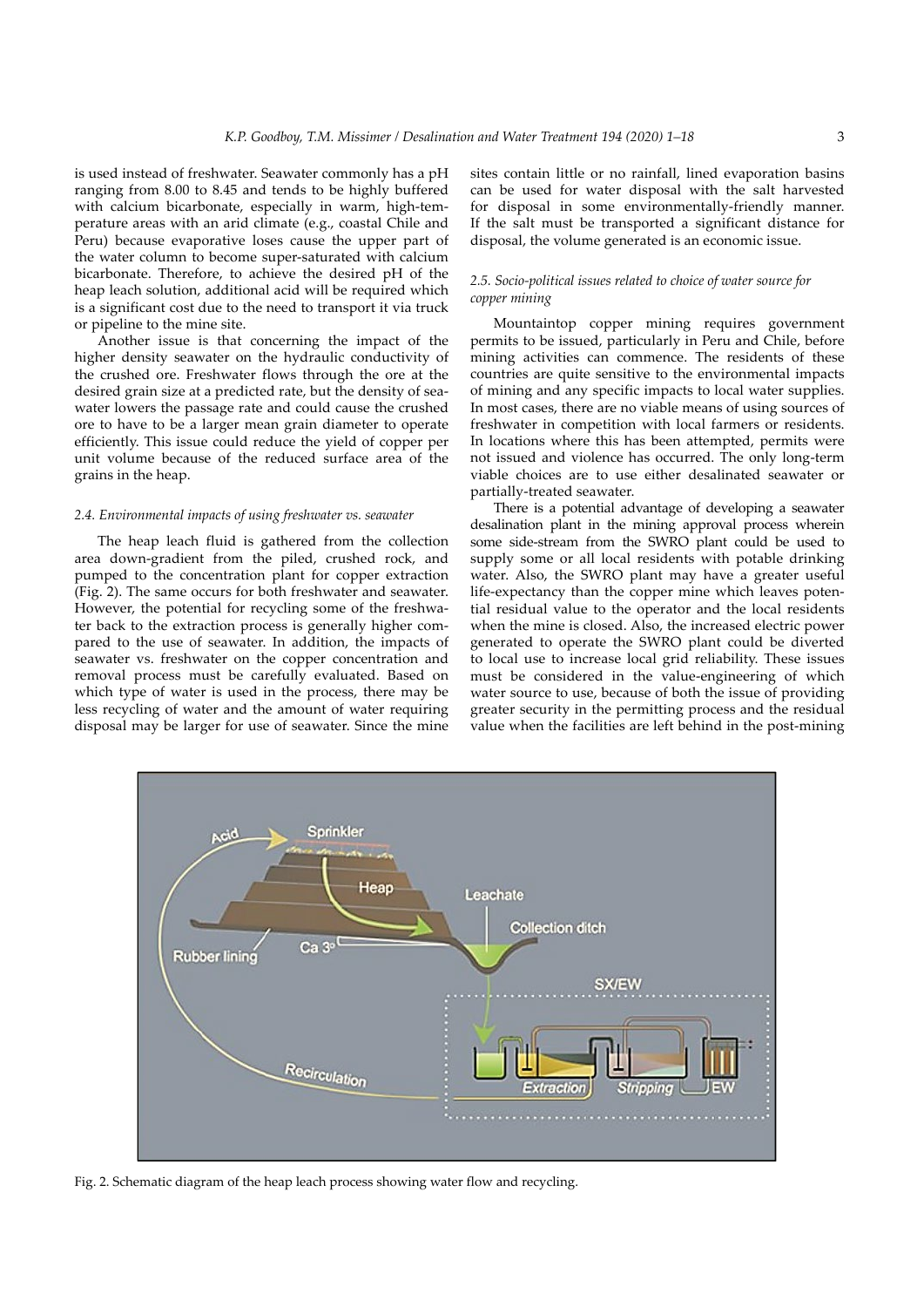timeframe. There could be government-sponsored buyouts that could enhance local economic development.

# **3. Assessment of pipeline differences between SWRO permeate and treated seawater transport: water density and viscosity**

# *3.1. Hydraulic analysis of pumping SWRO permeate vs. treated seawater*

#### *3.1.1. Economic optimum pipe diameter*

With the acute shortage of water in the mining regions of Northern Chile and Southern Peru, water pipelines normally start near the Pacific Ocean and traverse the Atacama Desert with lengths varying from 10 to 200 km to elevations of 600–4,900 m above sea level [8,9]. These pipelines are a huge capital expense (CapEx), and determining the economic optimum diameter, over the life of the project, is an important engineering calculation.

The economic optimum pipe diameter is a tradeoff between CapEx and the operating expense (OpEx). A larger pipe diameter, while keeping other pipe properties constant, will increase CapEx, while decreasing OpEx. The economic optimum diameter can be determined, over the life of the project, at the minimum of the yearly summation of CapEx and OpEx, as a function of inside pipe diameter, while keeping the other pipe properties constant. It should be mentioned that these mining pipelines can have from one to maybe five pumping stations traversing the Atacama Desert. The length and number of pipelines, the changes in elevation and terrain, and the water density and viscosity can all impact the design and location of the pumping stations. A methodology is presented to determine the economic optimum pipe diameter, with key assumptions, that lead to a cost comparison of SWRO permeate vs. treated seawater in internally coated carbon steel (C-steel) pipeline systems.

#### *3.1.2. Operating expense*

When a non-compressible fluid flows through a circular pipe of constant inside diameter, the total mechanical energy can be represented by Eq. (1), as taken from Genereaux [10], Peters and Timmerhaus [11–13], and Nolte [14], who have all presented methods for determining the economic optimum pipe diameter. For this analysis, Eq. (1) assumes the pipe is 100% full of liquid and therefore, no partial or mixed (gas + liquid) flow is occurring. Only the friction pressure drop needs to be included in Eq. (1), as the static head is not a function of the pipe diameter – only elevation [15]. Note that the equations use English values, which are later converted into metric results after calculation.

$$
W = \frac{2f\ L V^2 \left(1 + J\right)}{gD} \tag{1}
$$

where *W* is the mechanical work added from pumps, ft–lb*<sup>f</sup>* /lb*m*; *f* is the Fanning friction factor based on Eq. (2) Σ (friction), normally 0.0063 to 0.0118; *L* is the length of pipe, ft; *V* is the average linear velocity of the fluid, 3–10 ft/s is reasonable for new or coated C-steel pipe [16]; *J* is the frictional loss due to fittings and bends, equivalent fractional loss in a straight pipe, approximately 0.35 or 35%, but should be determined [12];  $g = g_{45}$ , the standard gravitational acceleration in a vacuum is exactly  $9.80665 \text{ m/s}^2$ ; ≈32.17405 ft–lb<sub>*m</sub>*/(s<sup>2</sup>·lb<sub>*f*</sub>) at sea level and 45° latitude. It is a</sub> function of latitude (9.832 m<sup>2</sup>/s at the poles, and 9.780 m/s<sup>2</sup> at the equator) and altitude [17]; *D* is the inside diameter of the circular pipe, ft.

When the flow is turbulent, which requires the Reynolds number to be greater than approximately 2,000, the Fanning friction factor can be estimated from Eq. (2), when the C-steel pipe is smooth [12]. This requires the C-steel pipe to be new and/or evenly coated with a polymer inside for corrosion protection, and therefore provides a lower pressure drop or OpEx:

$$
f = \frac{0.04}{(N_{\rm Re})^{0.16}}
$$
 (2)

where  $N_{\text{Re}}$  is the Reynolds number =  $\frac{DV\rho}{\mu}$ ;  $\rho$  is the fluid density, 61.940 to 65.943 lbs/ft<sup>3</sup>,  $0^{\circ}$ C to 40 $^{\circ}$ C, and 0 to 70 PSU (practical salinity unit); μ is the fluid viscosity, 0.6526 to 2.0723 cP, 0°C to 40°C, and 0 to 70 PSU.

Eq. (2) is similar to the expression developed for flow at  $2,000 < N_{R_P} < 100,000$  as shown in Eq. (3) [18], based on the time-averaged wall shear stress. The Blasius correlation produces a lower friction factor for the same  $N_{\text{Re}}$ . Eq. (2) is based on the critical shear stress, at the point of bursting in the wall layer process [19]. Both equations only apply to smooth pipe. At  $N_{\text{Re}}$  = 2,000, the two values are different by only 0.23% and increase to 10% difference at  $N_{R_0} = 5{,}622$ .

$$
f = \frac{0.079}{\left(N_{\text{Re}}\right)^{0.25}}
$$
 (3)

With the above conditions being met, and the internal pipe diameter  $\geq$  2.54 cm (1 inch), Eqs. (1) and (2) can be combined to yield Eq. (4), which can be used to determine the annual pumping cost or OpEx.

$$
OpEx = \frac{0.273Q^{2.84} \rho^{0.84} \mu^{0.16} K(1+J)H}{D^{4.84} E}
$$
 (4)

where OpEx is the pumping cost, \$/y/ft; *Q* is the flow rate, ft<sup>3</sup>/s; *K* is the cost of electrical energy, \$/kWh; *H* is the hours of operation/y, normally 8,327.7 with 95% uptime and 365.25 d/y; *E* is the overall efficiency of motor, variable frequency drive (VFD), and pump expressed as a decimal fraction. Large (>60 HP), enclosed premium motors are normally 95.0%–96.2% efficient at top loads [20,21]. VFD's are normally 94%–97% efficient depending on the load. Pump efficiency varies with pump type, size, and head. The motor, VFD, and pump efficiencies are multiplied times each other to obtain "*E*".

The efficiency of large NEMA premium enclosed pump motors is somewhat straightforward when controlled by VFD's near top loads [20]. But the efficiency of the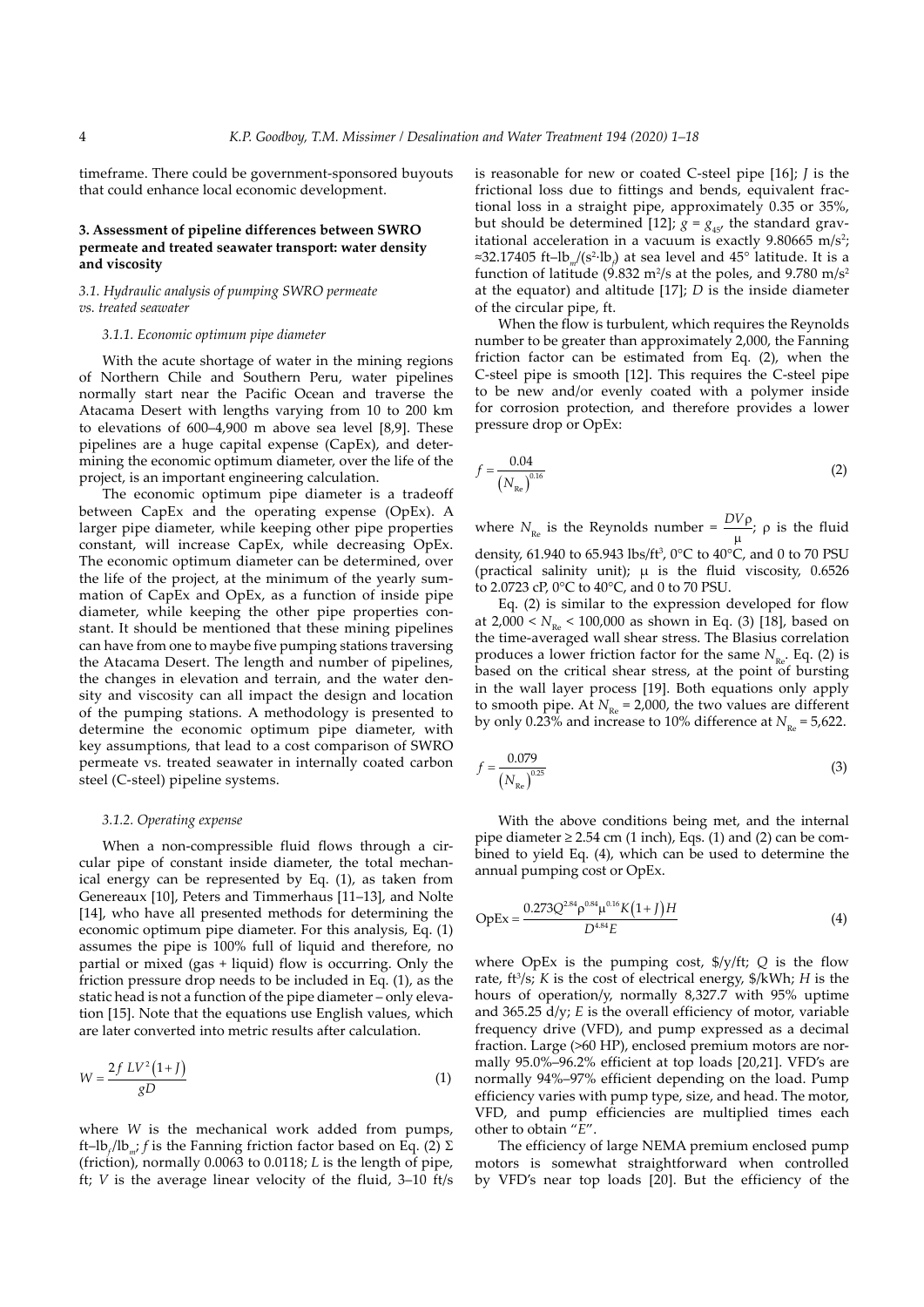respective pump is more complicated. Since water density and viscosity are the two variables that are being compared for SWRO permeate and treated seawater, a brief analysis is presented. In terms of water density, it is not a factor in hydraulic efficiency, as centrifugal pumps move a fixed volume that is a function of the revolutions per minute (rpm) of the respective impeller. But in terms of energy, increasing water density directly increases the pumping cost.

From research and field data, there is a revised procedure that corrects the pump performance as a function of viscosity, as pump curves are typically based on freshwater viscosity [22]. With a more viscous fluid, the pump efficiency decreases and is a function of the fluid viscosity, pump shaft rpm, water flow rate at the best efficiency point (BEP), and water head per stage at the BEP. The correction factor raises the viscosity term to the 0.5 power or square root. At 17.9°C, which is the average (13.1°C low in July, and 22.7°C high in March) annual surface seawater temperature in Taltal, Chile (Northern Chile) [23], the ratio of treated seawater viscosity at 34.5 PSU (1.1306 cP) to SWRO permeate viscosity at 0.25 PSU (1.0559 cP) is the ratio that needs to be considered. Therefore, the square root of 1.1306/1.0559 is 1.0348, or the seawater pump efficiency needs to be downgraded 3.48% keeping all other variables constant [24]. The pump efficiency is in the denominator of Eq. (4), and the reciprocal is required, which yields 0.96640 and therefore increases the cost of pumping treated seawater or a more viscous fluid.

#### *3.1.3. Capital expense*

For most pipe types, a log-log plot of the purchased price of the pipe, per linear meter (foot), vs. pipe inside diameter, will yield a straight line as shown in Fig. 3. The pressure rating or wall thickness of the pipe must be constant along with the yield strength of the C-steel. The pipe cost data in Fig. 3 are real, but have not been updated, and are only used for illustrative purposes. Pipe costs are a function of the C-steel alloy type, inside diameter, wall thickness, tensile strength, and coatings, etc.

A pipe under load exhibits both longitudinal and hoop stresses. Longitudinal stress is tensile stress, which tends to stretch the pipe axially and typically produces a circumferential fracture. While hoop stress is a "ballooning" or radial expansion and the typical failure is a lengthwise split of the pipe. Eqs. (5) and (6) show that longitudinal stress is twice hoop stress, and therefore longitudinal stress is normally the primary limiting design stress.

Longitudinal stress = 
$$
\frac{P \times OD}{2 \times t}
$$
 (5)

$$
Hoop stress = \frac{P \times OD}{4 \times t}
$$
 (6)

where stress is in psia; *P* is the maximum operating pressure, psia; OD is the pipe outside diameter, inches; *t* is the wall thickness, inches.

The required tensile strength of C-steel needs to be carefully evaluated, as the cost of seamless API 5L x65 vs. x46 pipe, can be a factor of 2.47 times more expensive



Fig. 3. Seamless API 5L x60 PSL2, ½˝ wall thickness.

[25]. The required wall thickness is inversely related to the tensile strength of the C-steel. Therefore, API 5L x65 vs. x46 tensile strength pipe could have a wall thickness 65/46 = 1.41 times thinner, but there are other considerations, as will be shown later. Over the last 40 y, the optimum velocity in pipelines has decreased [26] and therefore must be updated for any project, as prices can change at any time.

A log–log plot yields the generic Eq. (7) for the purchased cost of pipe, which should include the freight for delivery to the construction site.

$$
CapEx = XD^n \tag{7}
$$

where CapEx is the purchased cost of delivered new pipe, \$/ft; *X* is the purchased cost of pipe/ft if the pipe diameter is 1 inch, 22.51 \$/ft in the example; *n* is the constant with the value dependent on the pipe type, 1.028 in the example, but can range up to 1.50 for new C-steel  $pipe \ge 1$  inch [12,26].

Using conventional least-squares regression of the pipe costs generates an  $R^2$  value of 99.995% with an absolute average error (ARE) of 1.96%; therefore, the assumption for Eq. (7) is valid for this application. The actual ARE of Fig. 3 is 0.31%, as the coefficients were optimized to minimize the ARE. Therefore, the annual cost for the installed piping may be expressed as Eq. (8).

$$
CapEx = (1 + F)XD^nM
$$
 (8)

where CapEx is the purchased cost for delivered pipe, \$/y/ft (converted to metric); *F* is the ratio of total costs for fittings and installation, to purchase cost of delivered new pipe, normally in the range of 1.4, but should be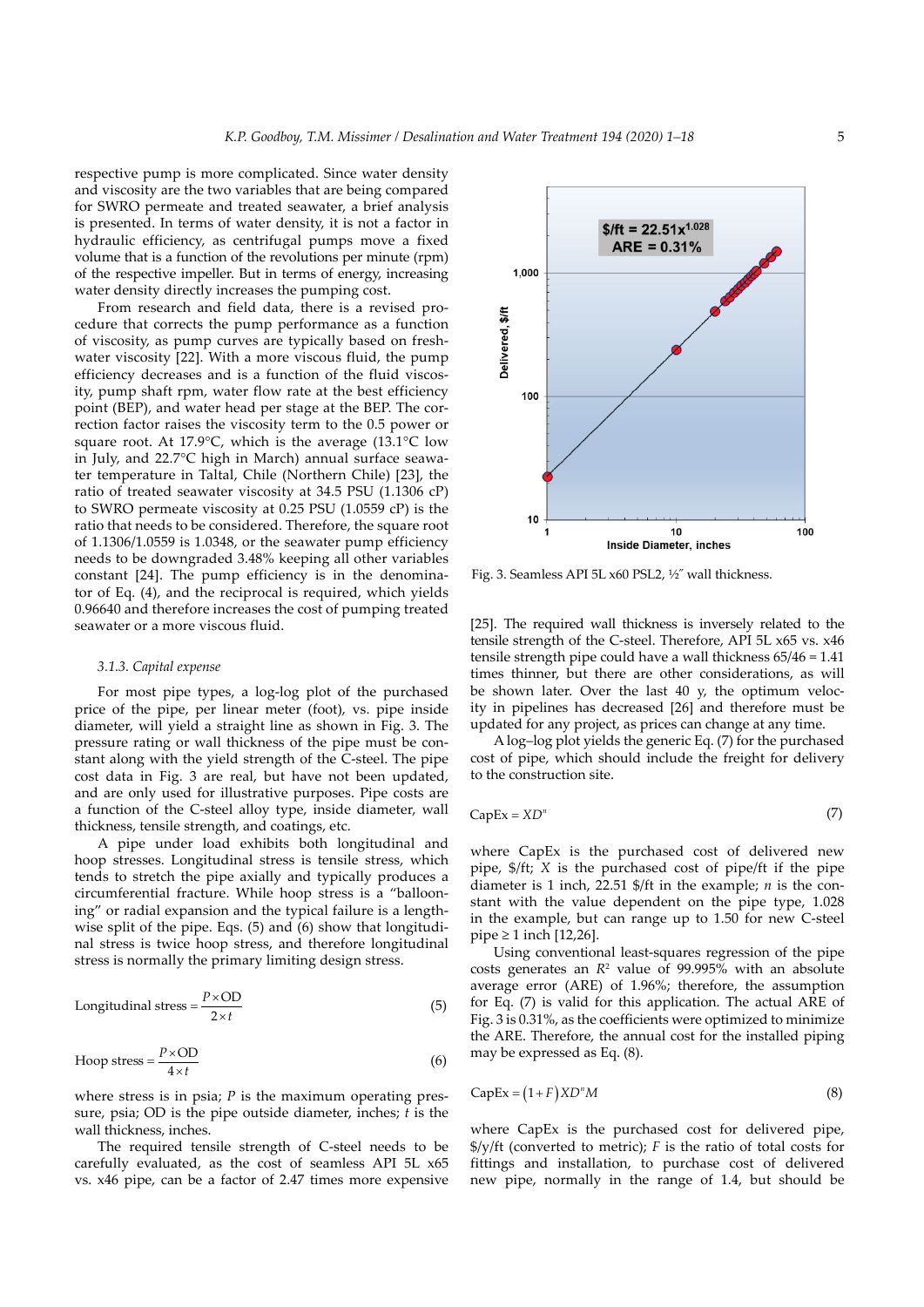determined [12]; *M* is the annual maintenance, expressed as a fraction of initial cost for completely installed pipe, approximately 0.20 or 20%, but should be determined [12] and will be much lower for a pipe that is coated on the inside and outside.

When the CapEx and OpEx equations are combined, taking the first derivative, and setting the equation to zero, and accounting for the units of the variables, the economic optimum diameter can be determined using Eq. (9) [12].

$$
D = \left[\frac{1.32Q^{2.84} \rho^{0.84} \mu^{0.16} K(1+J)H}{n(1+F)X E M}\right]^{4.84+n}
$$
(9)

Eq. (9) does not include the cost of capital, pump stations, taxes, nor the time value of money, and these values can be included in the determination of the economic optimum diameter [12], but are not necessary for comparing SWRO permeate to treated seawater. The variables that are most important in Eq. (9) are those with the highest exponent, that is, flow rate, and then the linear variables.

Eq. (9) can be easily compared for SWRO permeate and treated seawater, as the two terms that vary with the water type are the fluid density and viscosity. Both SWRO permeate and treated seawater is very corrosive and it is the authors' opinion that a non-coated pipeline should not be used based on the case histories and research that is herein presented. Therefore, the maintenance costs are assumed to be equal, but with the key assumption that raw seawater is filtered extremely well with a combination of dissolved air floatation (DAF) and ultrafiltration (UF) systems or seawater intake wells. One of these filtration designs would also be installed in a SWRO facility.

Both fluid density and viscosity are a function of temperature and salinity. The average annual surface seawater temperature in Taltal, Chile is approximately 17.9°C, as previously stated, and with seasonal variations, it decreases 1.5°C–4.0°C at 20 m depth. Greater seawater intake depths will normally result in even lower temperatures, but the highest temperate is desired to maximize the membrane flux.

The average worldwide surface seawater salinity is 35 PSU and the seawater salinity is 34.5 PSU in Taltal, Chile as the Chile/Peru sea-current comes from the south, where Antarctic Circumpolar ice water partially dilutes the seawater [27]. Table 1 shows that although there are definitely differences in the density and viscosity of (1) 0.25 PSU SWRO permeate, (2) treated seawater at 34.5 PSU, and (3) SWRO brine concentrate at 70 PSU, when the two variables are taken to an exponent of less than one, and multiplied together, as shown in the  $\rho^{0.84} \mu^{0.16}$  column of Table 1, the difference greatly decreases.

When the  $\rho^{0.84} \mu^{0.16}$  ratio of 34.5 PSU treated seawater to 0.25 PSU SWRO is calculated, the average result is 1.0336% or 3.36% higher operating costs. But when the salt content of the 70 PSU brine concentrate is considered, the average change in operating costs increases to 7.17%. The 70 PSU brine concentrate is primarily used to show the trend, as it is normally properly disposed of at the SWRO plant into the Pacific Ocean, but it should be pointed out that seawater that was partly recirculated at the Las Luces, Chilean mine had a 46 PSU after 15 y due to evaporation [28].

The 3.36% increase in treated seawater pumping costs must be increased by the decreased pump efficiency of pumping treated seawater vs. SWRO permeate, which was previously determined as 0.96640. Therefore, the total increase, in pumping treated seawater vs. SWRO permeate, amounts to 1.0336/0.96640 = 1.0695 or approximately 6.95% in northern Chile and Southern Peru for coated C-steel pipelines.

This increase in pumping treated seawater vs. SWRO permeate is not to be taken as an absolute number. The preferred pump manufacture should be consulted as to whether or not the viscosity adjustment is totally applicable to their particular pump data, because as previously mentioned, four variables are involved in the performance factor term [22]. The purpose of this discussion is to inform the reader of the pump viscosity issue for further investigation for their particular project.

# **4. Corrosion considerations of SWRO permeate and seawater**

#### *4.1. Introduction*

SWRO permeate and seawater are both corrosive to unprotected C-steel but at different rates. If a corrosion

Table 1

Comparison of SWRO permeate, treated seawater, and brine concentrate

| Water type                | $\rm ^{\circ}C$ | Density, g/cc | Viscosity, cP | $\rho^{0.84} \mu^{0.16}$ | Ratio water type/<br>SWRO $\rho^{0.84}\mu^{0.16}$ |
|---------------------------|-----------------|---------------|---------------|--------------------------|---------------------------------------------------|
|                           | 13.1            | 0.9992        | 1.1981        | 1.0286                   |                                                   |
| 0.25 PSU SWRO permeate    | 17.9            | 0.9984        | 1.0559        | 1.0074                   |                                                   |
|                           | 22.7            | 0.9974        | 0.9390        | 0.9878                   |                                                   |
|                           | 13.1            | 1.0260        | 1.2806        | 1.0630                   | 1.0334                                            |
| 34.5 PSU treated seawater | 17.9            | 1.0250        | 1.1306        | 1.0412                   | 1.0336                                            |
|                           | 22.7            | 1.0238        | 1.0071        | 1.0211                   | 1.0337                                            |
|                           | 13.1            | 1.0539        | 1.3955        | 1.1023                   | 1.0716                                            |
| 70 PSU brine concentrate  | 17.9            | 1.0527        | 1.2328        | 1.0796                   | 1.0717                                            |
|                           | 22.7            | 1.0512        | 1.0989        | 1.0587                   | 1.0717                                            |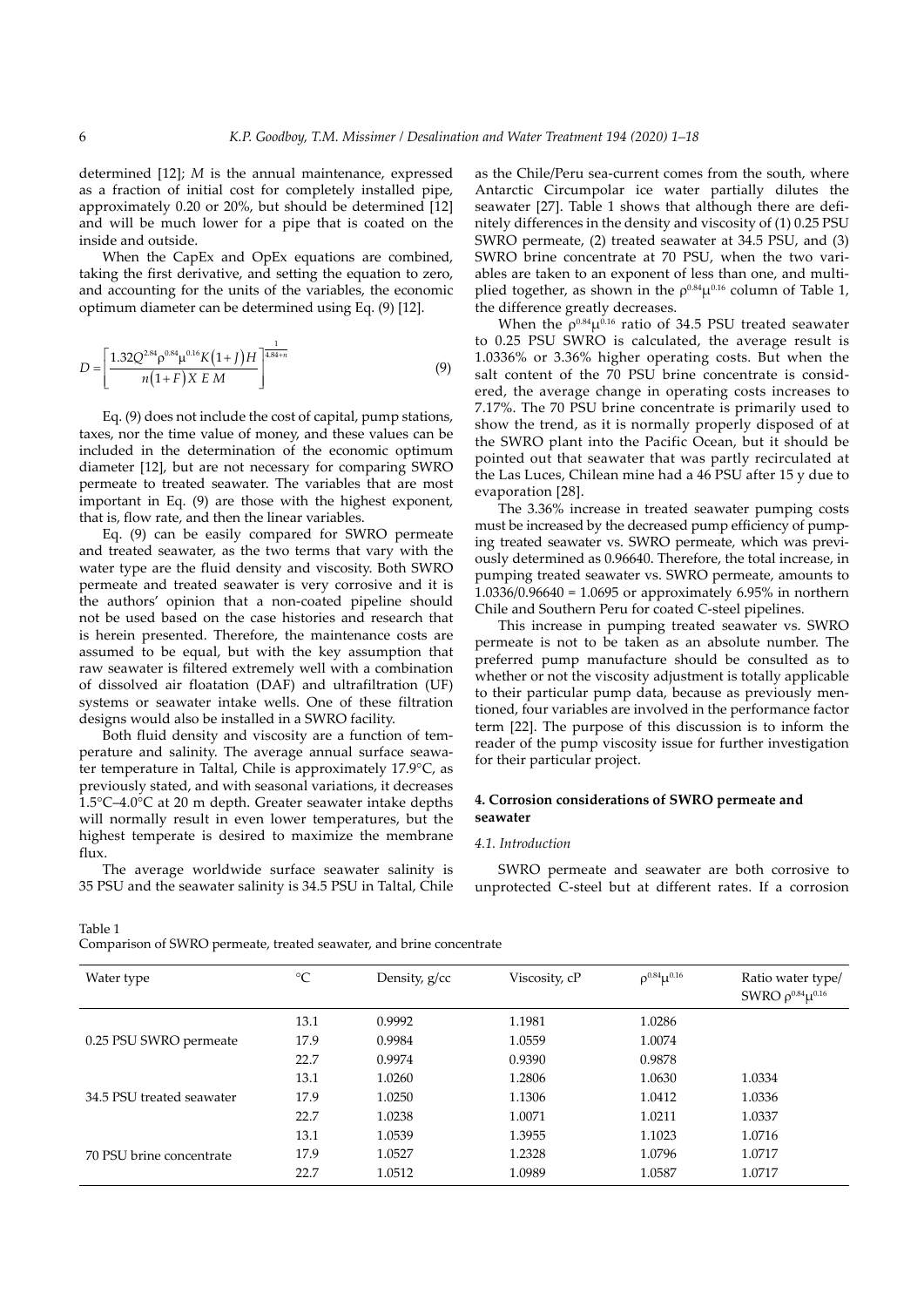inhibitor were to be added to the respective water, this would decrease the effectiveness of the water in the heap leach process by requiring more acid to be used and would likely still have sufficient corrosivity to require a coated pipeline to be used. In both SWRO permeate and seawater, the same corrosion mechanisms apply, but with seawater, there are additional corrosion processes. The average worldwide surface seawater salinity is 35 PSU and equals 35.16504  $\pm$  0.007 g/kg, which is approximately 3.5 weight %, consisting of 15 significant solutes [29]. With 34.5 PSU seawater in Northern Chile and Southern Peru as the source, SWRO permeate has low TDS at ≈250 mg/L with reasonably-aged SWRO membranes. This TDS in the SWRO permeate results in a chloride concentration of approximately 140 mg/L as shown in Table 2, which is less than the maximum chloride that can be tolerated for drinking water before it starts to taste salty at 250 mg/L chloride [30]. But SWRO permeate increases to ≈500 mg/L TDS when the seawater salinity increases to 45 PSU in other parts of the world [31]. The SWRO permeate TDS is a function of the feed PSU and temperature, membrane type(s) and age, number of elements per vessel, recovery, flux, and number of stages/ passes. Some SWRO systems also have an adjacent power plant that requires higher purity permeate, and therefore it will have an additional pass or treatment process like electrodeionization. For agricultural applications, part of the flow will go to a second pass for further boron removal.

#### *4.1.1. C-steel*

When just considering C-steel, corrosion is a function of the C-steel chemistry, uniformity, surface hardness, and surface roughness. Intergranular corrosion is a water cation/anion, or  $O_2$  attack on the grain boundaries of C-steel, primarily due to impurities in the C-steel. These grain boundaries can corrode faster than the bulk of C-steel.

# 4.1.2. Dissolved O<sub>2</sub>, Cl<sup>-</sup>, SO<sup>-2</sup>, bioactivity, and erosion

At atmospheric pressure and 17.9°C for Taltal, Chile annual surface seawater temperature, SWRO permeate, at 250 mg/L TDS, contains  $9.47 \pm 0.001$  mg/L of dissolved oxygen (DO) [32], as shown in Table 2. This DO concentration will attack unprotected C-steel over time, especially with chloride ions present. The DO content of water decreases with increasing temperature, lower total pressure, and increasing TDS. SWRO permeate is an unbuffered water, in that addition of small concentrations of ions can easily change the pH; a case in point is the carbon dioxide  $(CO_2)$ content, which can also be highly corrosive.

Table 2 Typical 34.5 PSU surface seawater and SWRO permeate at 17.9°C and 1 atm

| Water source     | $O_{\gamma}$ | TDS,   | Cl <sup>-</sup> , | $SO_4^{-2}$ , |
|------------------|--------------|--------|-------------------|---------------|
|                  | mg/L         | mg/L   | mg/L              | mg/L          |
| SWRO permeate    | 9.47         | 250    | 140               | h             |
| Natural seawater | 7.71         | 34,500 | 19,400            | 2,700         |

On the other hand, seawater is corrosive for the same reasons as SWRO permeate with several additional mechanisms: (1) at 34.5 PSU, 17.9°C and atmospheric pressure, seawater has  $7.71 \pm 0.001$  mg/L of DO [32], assuming no biological activity, (2) the chloride content is high at about 19,400 mg/L [29], which can cause severe pitting, (3) the sulfate content is high at about 2,700 mg/L [29], which can cause hydrogen sulfide  $(H_2S)$  formation from sulfate-reducing bacteria (SRB) and  $H_2S$  is very corrosive, (4) seawater can have various types and degrees of bioactivity, which can cause severe biofouling [33], and (5) seawater can contain grit (sand, seashell particulates, etc.) which can cause pipeline erosion and pump damage (should be removed in pretreatment processes).

#### *4.1.3. Temperature and pH*

In water service with C-steel pipelines, temperature can increase the corrosion rate approximately 2%–4% per °C [34,35] depending on the DO content and velocity. Water pH is also a major corrosion variable, which is dependent on the temperature and the ions and concentrations that are present. Depending on the temperature, in acidic solutions at a pH between 4 and 5,  $H_2$  evolution tends to eliminate the protective film formation, so that C-steel continues to corrode, and exponentially at an even lower pH [36]. In alkaline solutions with  $pH > 10$ , the formation of protective films greatly reduces the corrosion rate at seawater temperatures, but in power plant boilers, which are often associated with SWRO plants, at high temperatures, the corrosion chemistry is totally different.

#### *4.1.4. Velocity*

As the velocity or Reynolds number increases, corrosion generally increases due to the higher mass transfer rate of DO, Cl<sup>-</sup>, and SO $_4^{\text{-2}}$  [34]. Furthermore, the pipeline can have flow-assisted or flow-accelerated corrosion when a protective layer (oxide, etc.) on the C-steel is removed by the water velocity. Velocity is also a key variable in erosion from particulates in seawater. Therefore, C-steel corrosion, in various types of water, is a costly process and very a complicated topic. The following sections will present case histories and laboratory research on SWRO permeate and treated seawater in C-steel and coated C-steel pipelines.

It should be noted that corrosion studies seldom produce invariable test results, for the reasons stated above, and thus there is a requirement for two or more duplicate samples. Normally the test results are somewhat random,

Table 3 Maximum pitting after 365 d

| Test | Seawater and 365 d<br>maximum pitting | Deposits<br>applied | Nitrate | Depth,<br>mm |
|------|---------------------------------------|---------------------|---------|--------------|
|      | Natural                               |                     |         | 0.159        |
|      | Filtered and UV treated               |                     |         | 0.361        |
| 2    | Natural                               |                     |         | 0.393        |
| З    | Natural                               |                     |         | 0.421        |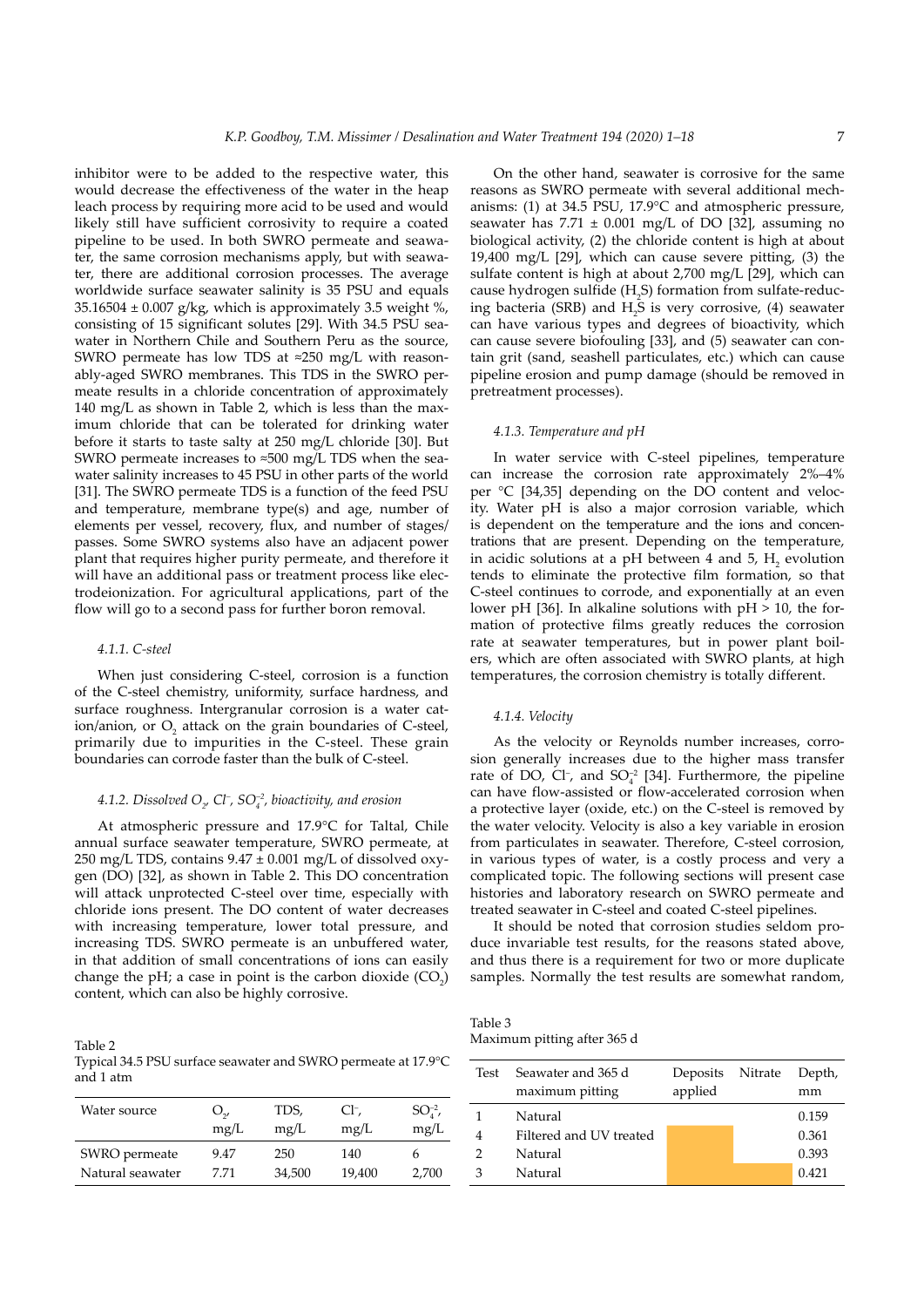in that the whole test piece is not uniformly corroded, as the test piece itself is not absolutely the same throughout in structure or composition. Therefore, corrosion testing is extremely useful, and the more samples tested, the better the conclusion. Furthermore, it is highly recommended for any project that corrosion experiments be conducted on a representative, including coated, test specimens under the anticipated extremes and most probable operating conditions over the anticipated life of the project.

#### *4.2. NACE®*

NACE International, with headquarters in Houston, Texas, is a non-profit professional organization for the control of corrosion. As a prelude to the following sections, NACE states, for the oil and gas industry, that corrosion in seawater injection systems is primarily caused by the presence of DO, bacteria, or concentration cells from solids in seawater.

In addition to mechanical removal of DO to 20 ppb (parts per billion), ammonium or sodium bisulfite should be added to the seawater in liquid form. Ammonium bisulfite is more concentrated, due to its higher solubility in water, and in this form, is a little more resistant to oxidation by the atmosphere. Care should be taken to not add too much excessive antioxidant, as in some systems it can lead to an increase in the corrosion rate [37].

Solids in seawater should be removed because corrosion increases under sediment or bacterial deposits. Seawater can contain both aerobic and anaerobic bacteria and recent research identified 23 different bacteria species in seawater at 5 desalination sites in Saudi Arabia, and the bacteria can be different in worldwide locations [33]. So, an oxidizing biocide like NaOCl or  $\mathop{\rm ClO}\nolimits_2$  must be used. However, some seawater bacteria are resistant to oxidizing agents and seawater contains about 2,700 mg/L of  $SO_4^{-2}$  [29]. Therefore, organic biocides need to be also carefully considered, as some interfere with the bisulfite for DO maintenance. The specification also states that C-steel piping should not be used with raw seawater that contains DO, and furthermore, there is a trend to use duplex stainless steels for seawater injection to reduce corrosion [37]. A thinner duplex stainless steel, vs. C-steel, can normally withstand the same pressure and save valuable weight for offshore platforms.

# **5. Seawater in C-steel pipelines**

# *5.1. Kuwait*

Seawater injection is an effective method of increasing oil recovery, but the degree of success is dependent on the quality of the injection seawater and its compatibility with the reservoir. Kuwait Oil Company has a 914 mm (36 in) seawater pipeline that is 48 km long, and it was constructed of API 5L-B C-steel. At the time of the article, the pipeline had been operating for 9 y. The wall thickness was 10.3 mm for the first 41.6 km and 8.7 mm for the remainder of the pipeline, with a maximum operating pressure of 2.09 MPa (303 psig). The pipeline transports seawater that has been deaereated and treated with scale and corrosion inhibitors, and biocides. Seawater bacteria are difficult to remove because they are typically located beneath the biomass products [38]. Therefore, the scale and corrosion products, which accumulate over time, need to be periodically removed.

Intelligent pigs with a high-resolution magnetic flux leakage detection technique were used to detect and measure pipe wall defects that occur from corrosion and welding. The pipeline had a minimum radius at bends of 3 times the diameter. The types of corrosion that the intelligent pig determined were: (1) general, (2) pitting, (3) circumferential grooving (CIGR), and (4) circumferential slotting (CISL). Over a 3.30 y period, 30,068 kg of solids were removed from the pipeline. The intelligent pigs detected severe pitting from 30 km to the end of the pipeline, with 16 locations having a pit depth of 20% of the wall thickness. Although pitting was found at all circumference locations, the majority were located at the 4 to 8o'clock positions, which is the bottom section of the pipeline. Outlet sections were also prone to the accumulation of deposits that had bacterial corrosion underneath. Furthermore, from 30 km to the end of the pipeline, there was a high amount of CIGR and CISL [38].

Pigging requires downtime, and the mining industry in Northern Chile and Southern Peru today typically requires 95% uptime, due to the huge capital investment. There is a 508 mm (20 inches) diameter, 941 km long pipeline that transports natural gas from Coronel Cornejo, Salta, Argentina (Northwest) to the port of Mejillones, Chile [39]. The pipeline crosses over the Atacama Desert and reaches an elevation of 5,000 m above sea level. This pipeline has five pig launchers and was completed in 1999; it is not a water pipeline but demonstrates that pipeline pigging is used in Chile.

#### *5.2. North Sea and Australia*

In the offshore oil and gas industry, seawater injection is also often used to increase the oilfield yield. Typically, uncoated API 5L-B C-steel pipelines are used, as in the Kuwait case, and are often many kilometers long at very high pressures. Usually, the seawater is mechanically deaerated to 20 ppb DO or less and treated with  $\text{NaHSO}_3$  to maintain DO free seawater. The raw seawater is usually filtered with Amiad<sup>®</sup> 80 μm filters, and then in stages with 10, 5, and 1 μm Pall® FSI™ bag filters to remove sand, seashell particulates, and large organic matter. The final treatment is ultraviolet (UV) radiation at 254 nm wavelength to kill bacteria. This seawater processing will be herein referred to as "treated" seawater. Pigging is not always used to periodically remove solids from the offshore pipelines. Furthermore,  $Ca(NO<sub>3</sub>)<sub>2</sub>$  or NaNO<sub>3</sub> is typically added to suppress H<sub>2</sub>S formation from seawater bacteria [40]. As in the Kuwait case, corrosion is usually worse at the 6 o'clock position and it is referred to as channeling corrosion.

In 1997, 23 seawater injection systems were inspected in the North Sea and it was found that 39% of them had failed due to channeling corrosion. Some of these pipelines were only in service 4–15 y with an expected service life of 20–25 y. The main causes of corrosion were found to be: (1) channeling corrosion associated with the use of nitrate, (2) under deposit corrosion with low seawater velocity, (3) microbiologically influenced corrosion (MIC), and (4) pitting corrosion. These four corrosion mechanisms are all significant for C-steel seawater injection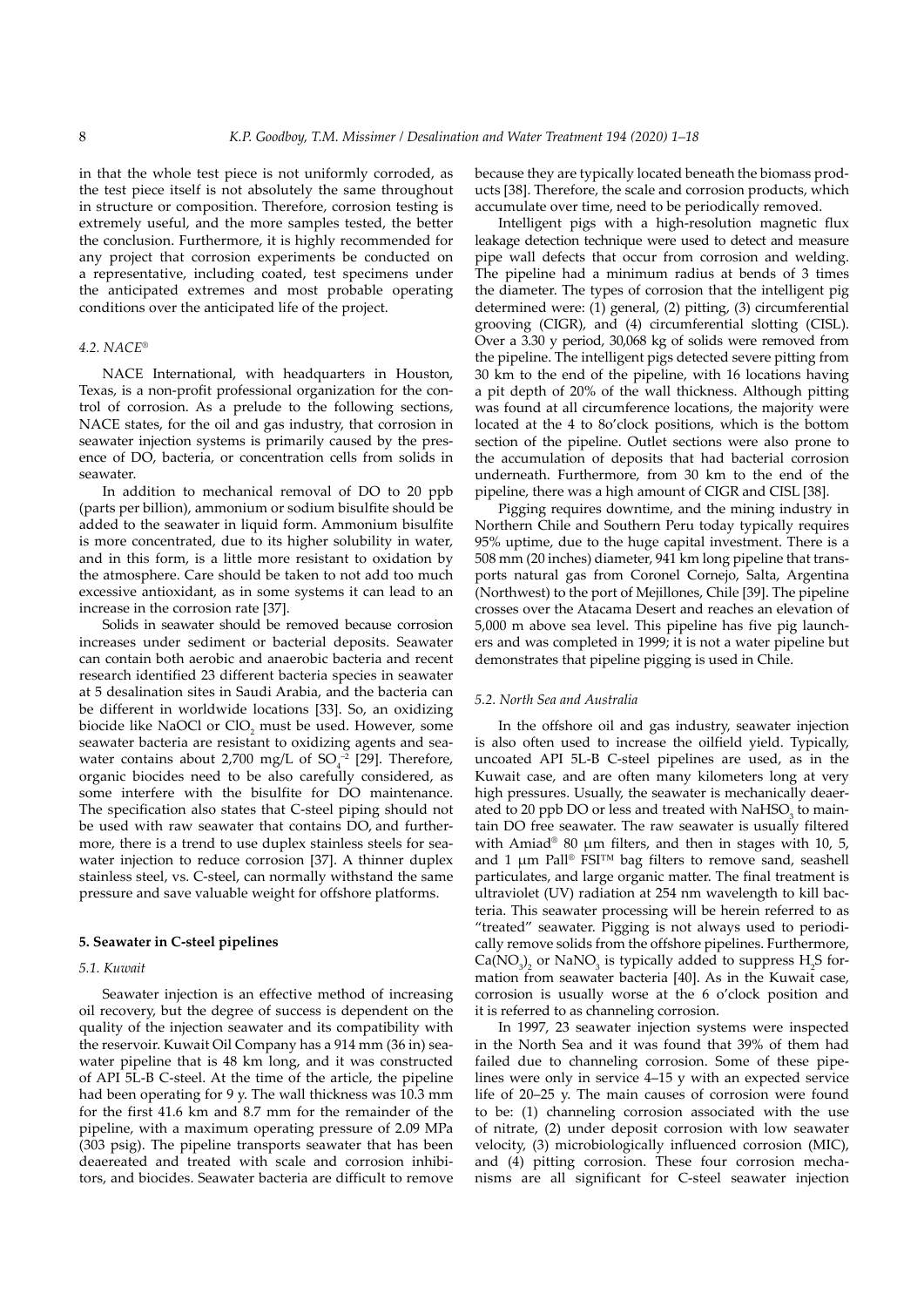pipelines. Furthermore, MnS inclusions, which can be present in C-steels, are believed to sustain the corrosion process [40]. In seawater, the critical nutrient in MIC is dissolved inorganic nitrogen, usually a nitrate.

The corrosion products typically include  $Fe<sub>3</sub>O<sub>4</sub>$  (magnetite) at ≈48%, CaCO<sub>3</sub> (calcium carbonate) ≈26%, and sea sand ≈26%. Recent research at the University of Newcastle in Australia, in controlled laboratory conditions, investigated the following four test waters at 30°C, using 90 mm pipe sections, with 127.47 g of deposits as indicated in Table 3 [40].

- Natural seawater;
- Natural seawater with deposits applied;
- Natural seawater with deposits applied and nitrates;
- Filtered and UV treated seawater with deposits applied;

The conclusions that were obtained from the research were:

- Pitting was worse when there were deposits present and still occurred even at very low DO concentrations due to chloride presence.
- Nitrate addition, with deposits, created the deepest pit of 0.421 mm after 1 y.
- There were no microorganisms in the corrosion products when the seawater was UV irradiated and had the lowest pit depth when deposits were present.
- It is interesting to note that without deposits, natural seawater was the least fouling, which helps explain one of the most important corrosion conditions, that is, deposits. It is the opinion of the authors that pigging would decrease pitting, but not eliminate it and "continuous" pigging is not practical.

Furthermore, cartridge filtration has been shown to not be especially effective, and UF or seawater intake wells were required to remove most of the bacteria [33].

#### **6. SWRO permeate in C-steel pipelines**

#### *6.1. Seawater and SWRO permeate pH*

Surface seawater typically has a pH between 8.00 and 8.45 with an average current worldwide value of ≈8.10, with the higher pH values in the northern hemisphere [41–43]. In dilute solutions, the definition of pH is the measurement of the H<sup>+</sup> ion concentration at 25°C. However, activity coefficients are not accurately estimated at salinities greater than ≈5 PSU for pH measurements via the conventional definition. A better pH definition is the seawater scale (SWS) pH that is shown in Eq. (10) [42].

$$
pH_{\text{sws}} \approx -\log_{10}\left\{ \left[ H^+ \right] + \left[ HSO4^- \right] + \left[ HF \right] \right\} \tag{10}
$$

where [] is the molinity in seawater, mol/kgsoln.

Furthermore, in conventional pH probes, F<sup>-</sup> and Br<sup>-</sup> in seawater interfere with Ag<sup>+</sup> in silver-silver chloride half cells. Nevertheless, there are multiple methods to obtain a pH value in seawater. For example, spectroscopic pH methods can measure seawater to ±0.0004 pH units [42].

Ocean pH has decreased in recent times, as more and more  $CO_2$  is adsorbed [43,44]. The pH of the ocean has decreased by 0.1 units since the beginning of the industrial era with a corresponding  $26\%$  ( $10^{0.1}$  = 1.2589) increase in hydrogen ion concentration [43]. Seawater is not acidic, but the high chloride content in combination with DO is normally a major corrosion issue. Furthermore, SWRO plants usually use spiral-wound membranes and therefore require pretreatment to remove as much suspended solids as possible. The better the pretreatment, the less downtime will be required for SWRO membrane cleaning, and also a higher operating flux (L/m<sup>2</sup>/h or gal/d/ft<sup>2</sup>) can be utilized.

Today, more and more SWRO plants are using UF membrane filtration at 0.01 to 0.1 μm (0.00001 to 0.0001 mm) equivalent pore diameter, preceded by DAF for algal blooms cell removal, or seawater intake wells [33,45], as the preferred pretreatment technologies. Algal blooms are occurring more frequently and are more severe with increasing global ocean temperatures [46,47]. Algal blooms or harmful algal blooms (HAB's) occur on average 1.2 times/y, based on almost four decades of data, for Moreno Bay, Chile (near Antofagasta), and the surrounding tidal waters. The HAB's have generated very corrosive H2 S from SRB's reacting with seawater sulfate [48].

SWRO plants do not use C-steel in any part of the process pipework; they normally use super duplex stainless steels which contain high concentrations of Ni, Cr, and Mo with traces of other elements such as N, and low C for weldability, that is, AL-6XN®, 254 SMO®, SAF 2507®, and Zeron-100® for example. The steel pitting resistance equivalent number (PREN) is shown in Eq. (11), and there is a high correlation between an increasing PREN number with decreasing pitting and crevice corrosions. A PREN number of >40 is normally required for SWRO plants.

$$
PREN = \%Cr + 3.3(^{\%}Mo + 0.5\%W) + 16\%N
$$
\n(11)

where % is the weight percent of the element.

Furthermore, SWRO plants normally operate at pressures of 6.89 to 8.27 MPa (1,000 to 1,200 psia) and sometimes higher, depending on the osmotic pressure of the seawater, which is a function of the ion concentrations and temperature. The high pressures require even more attention to corrosion issues so that the plant may last 25 y or more.

As stated previously, SWRO permeate is an unbuffered water and  $CO<sub>2</sub>$  can lower the pH to approximately 5.90 ± 0.70, depending on the SWRO permeate composition, and especially the carbonic acid concentration. This is clearly in the acidic pH region and would be very corrosive to unprotected C-steel. During SWRO post-treatment,  $CaHCO<sub>3</sub>$  (calcium bicarbonate) is normally added to SWRO permeate to raise the pH to the range of approximately  $8.20 \pm 0.10$  with hardness added to make the potable water healthier to drink and decrease corrosion potential.

#### *6.2. Saudi Arabia*

Historically, desalinated seawater, from distillation or SWRO, in Saudi Arabia is pumped through either cement lined or polymer-coated pipelines. Table 4 lists the major materials that have been used in the construction of pipelines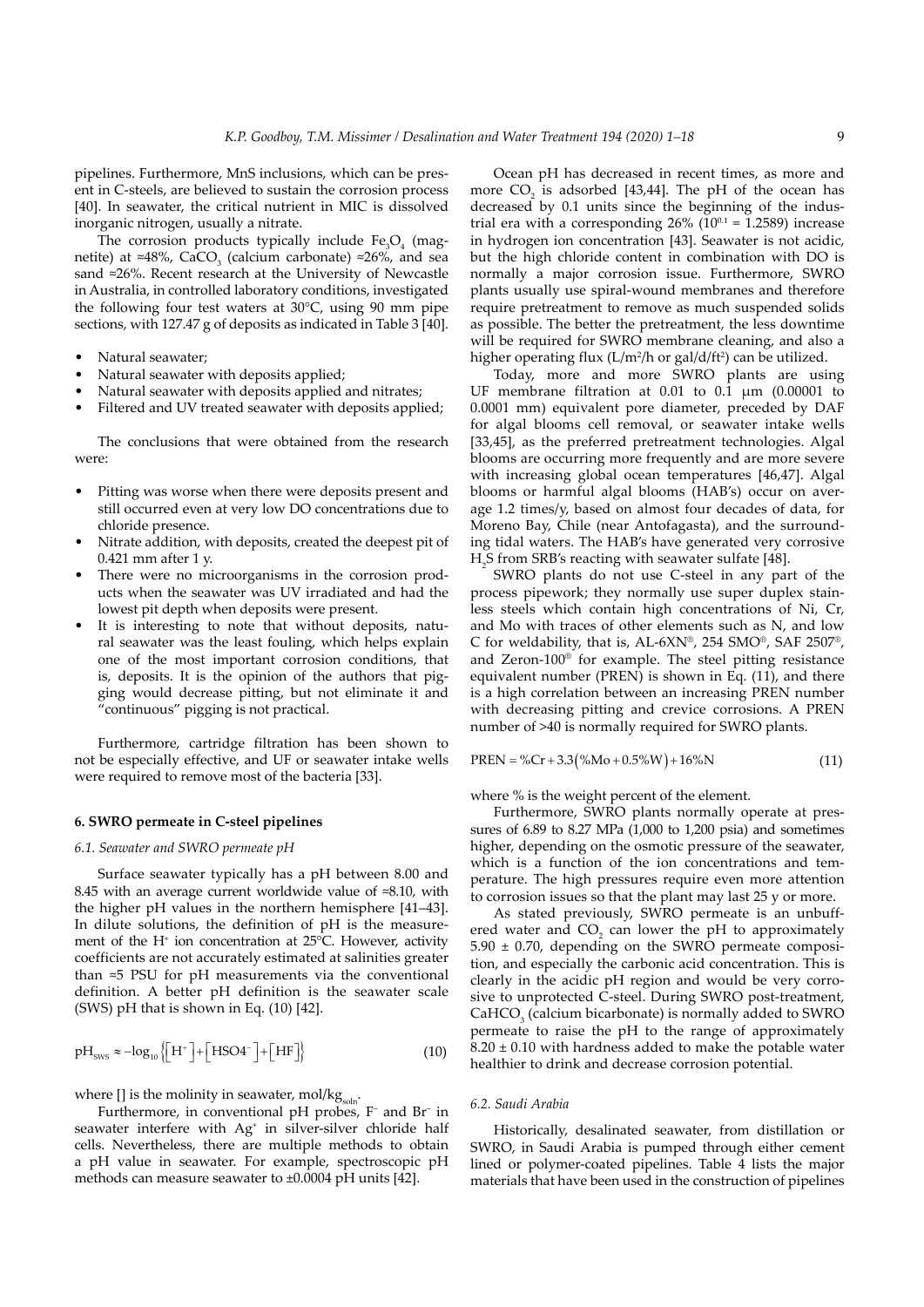|    | hemical composition of alloys tested. |           |                    |               |               |                      |
|----|---------------------------------------|-----------|--------------------|---------------|---------------|----------------------|
| #  | Steel alloy                           | AISI type | UNS No.            | Maximum %C    | % $Cr$        | $\%$ Ni              |
|    | C-steel                               | $CS-1018$ | <b>I2503</b>       | 0.25          | $0.5$ max     | $0.5$ max            |
| 2  | Electroless Ni plated C-steel         | 1018ENP   |                    |               |               |                      |
| 3  | Austenitic stainless steel            | 304SS     | S30400             | 0.08          | $18 - 20$     | $8 - 12$             |
| 4  | Martensitic Cr stainless steel        | 410SS     | S41000             | 0.15          | $11.5 - 13.5$ |                      |
| 5. | Martensitic Cr stainless steel        | 420SS     | S <sub>42000</sub> | $0.35 - 0.45$ | $12 - 14$     | $0.5 \,\mathrm{max}$ |
| 6  | Martensitic Cr stainless steel        | 431SS     | S <sub>43100</sub> | 0.2           | $15 - 17$     | $1.25 - 2.5$         |

Table 4 Chemical composition of alloys tested

C-steel also contains  $0.3\%$  max Cu, and  $0.6\%$  max Si; electroless coating is 30  $\mu$ m.

in Saudi Arabia, which includes pumps and valves. All of these materials were used in a 450 km long cement-lined SWRO permeate pipeline [31].

The alloys in Table 4 were evaluated at 250 and 350 mg/L dissolved chloride at a pH of 8.50 and a temperature range of 35°C to 50°C with deaerated water in a laboratory. Also, 2 and 15 ppm of  $Zn(PO)$ <sub>3</sub> (zinc hexametaphosphate, ZHMP) was tested as a corrosion inhibitor. A dynamic loop test was carried out per ASTM G31-72 (1990). For brevity purposes, not all of the test data are presented in Table 5. The following corrosion rate definitions apply in mills per year (mpy): low < 1, moderate 1.0–4.9, high 5.0–10, and severe >10 [49].

In summary, high chromium steels (>15% Cr) appear to provide good resistance to SWRO permeate; whereas lower chromium steels exhibit generally poor resistance under the test conditions [31]. Under dynamic (flow) conditions, C-steel corroded significantly, and ZHMP decreased the corrosion rate, but it was still in the severe range as previously defined [31].

The Kuwait, North Sea, Australian, and Saudi Arabian case histories and laboratory experiments serve to show that using non-coated C-steel for a pipeline has numerous corrosion issues, even with SWRO permeate, and especially with seawater. Use of non-coated C-steel, in a pipeline to a mine from the shore, for a mine with a useful life beyond 10 y, is economically not probable.

#### **7. Pipeline coatings and installation economic alternatives**

Even with the use of DAF/UF or seawater wells to produce filtered seawater with biocides, antiscalants, and corrosion inhibitors for transport in a C-steel pipeline will still require a large amount of maintenance, and the useful life of the pipeline will be shortened. Since pipelines for the mining industry must last approximately 25 y or longer with 95% uptime, the use of uncoated C-steel does not appear practical based on oil and gas industry experience and research.

It has previously been presented that the economics for a Chilean pipeline favor SWRO permeate, with a fusion bonded epoxy (FBE) coated pipeline, vs. an uncoated C-steel pipeline for seawater, as a corrosion allowance must be added in the latter case [50]. In that study, a conservative general corrosion value of 0.09 mm/y (3.5 mpy, moderate) was used, which over 25 y amounts to 2.25 mm of additional wall thickness. The problem with general corrosion allowances is that they assume a uniform corrosion rate along the entire pipeline, which is seldom if ever the case. Pitting would most likely cause a failure first vs. uniform general corrosion. Nevertheless, the power cost was 18.2% higher over the life of the project, due to the increase in pressure drop of an uncoated C-steel pipeline [50]. Chemical costs (additional acid for the heap leach process) for seawater were not considered and would make SWRO permeate even more favorable. In addition, the issue of reduced

| #              | Test conditions   |     | Jet impingement |          |            | Dynamic loop   |                |          | Crevice  |          |          |
|----------------|-------------------|-----|-----------------|----------|------------|----------------|----------------|----------|----------|----------|----------|
| 1              | Chloride, mg/L    | 350 | 350             | 350      | 350        | 350            | 350            | 250      | 350      | 250      | 350      |
| 2              | Temperature, °C   | 35  | 50              | 35       | $40 \pm 3$ |                |                | 45       |          |          |          |
| 3              | Velocity, m/s     | 10  | 10              | 10       | 4          | $\overline{4}$ | $\overline{4}$ |          | Stagnant |          |          |
| $\overline{4}$ | ZHMP, mg/L        | 0   | $\theta$        | 2        | $\theta$   | 2              | 15             | $\theta$ |          |          |          |
|                | Steel alloy       |     |                 |          |            |                |                |          |          |          |          |
| 1              | $CS-1018$         | 28  | 29              | 6.0      | 114.1      | 37.9           | 22.2           | 17.2     | 16.5     | 4.2      | 5.0      |
| 2              | Ni plated C-steel | 1.1 | 1.3             | 1.0      | 2.3        | 1.7            | 0.8            | 2.3      | 3.1      | 0.5      | 1.0      |
| 3              | 304SS             | 0   | $\Omega$        | $\Omega$ | $\Omega$   | $\theta$       | $\theta$       | $\theta$ | $\Omega$ | $\Omega$ | $\theta$ |
| 4              | 410SS             | 4.8 | 5.3             | 0.4      | 3.4        | 2.6            | 2.6            | 19.5     | 2.1      | 0.5      | 0.8      |
| 5              | 420SS             | 1.1 | 1.7             | 0.1      | $\theta$   | $\Omega$       | $\theta$       | 0.35     | 1.25     | 0.8      | 0.5      |
| 6              | 431SS             | 0   | $\theta$        | 0        | $\Omega$   |                | $\Omega$       | 1.0      | $\theta$ | $\Omega$ | $\Omega$ |

Table 5 Corrosion test results on various steel alloys, mpy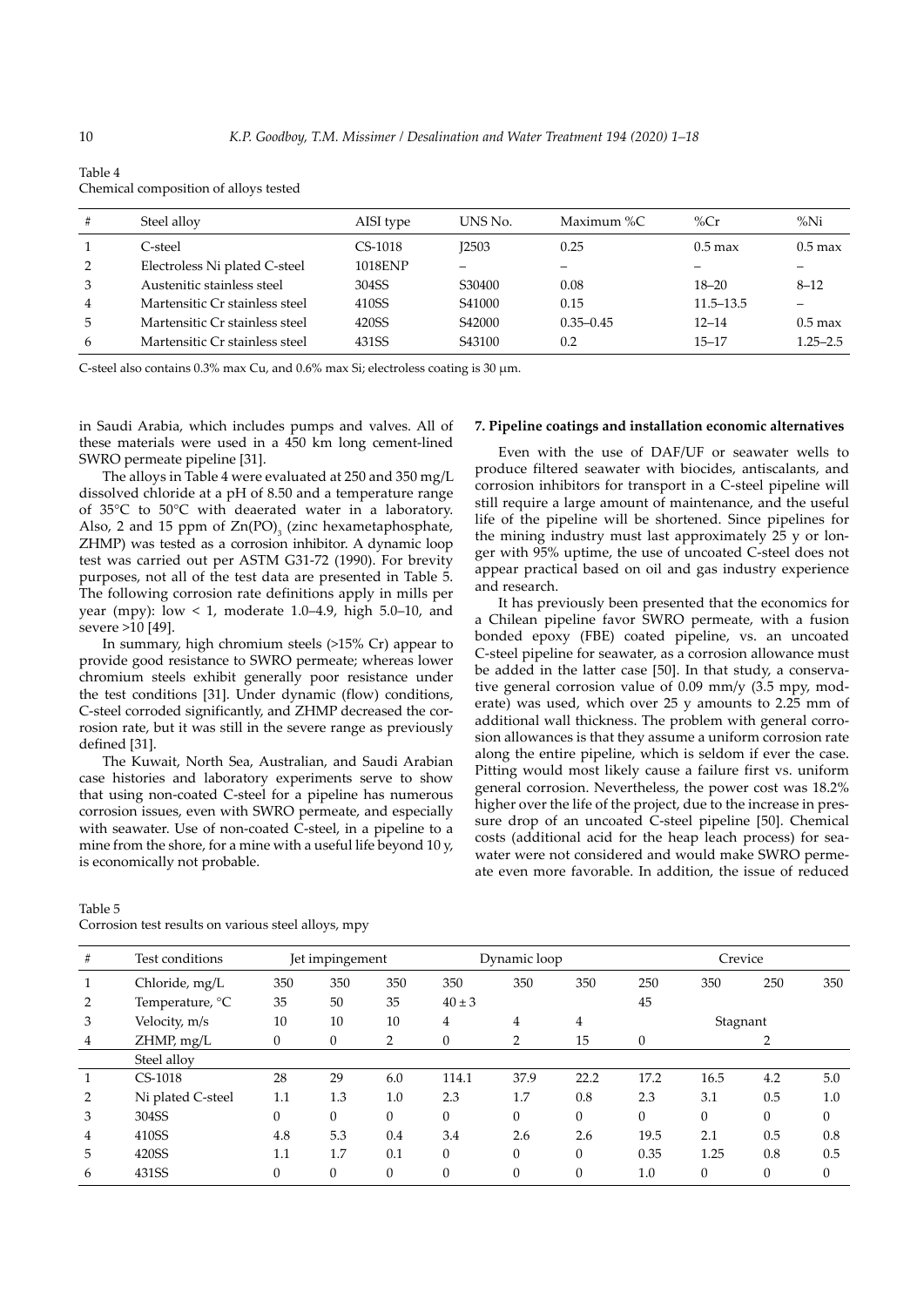intrinsic permeability, caused by the denser seawater, was also not considered with implications of reduced copper yield from the crushed ore during leaching. Therefore, the results of this study are somewhat conservative and still, the SWRO permeate with an FBE coated pipeline was more economical than an uncoated C-steel pipeline with partially-treated seawater.

# *7.1. DO removal*

Desalinated seawater is also corrosive and a DO removal system would have to be installed for an uncoated C-steel pipeline. If a well intake system is used instead of surface seawater, the SWRO permeate could contain some H2 S that would also have to be removed. Chloride accelerates the DO corrosion rate on C-steel [51]. Today there are hydrophobic membrane systems that will more efficiently reduce DO in water, but the cost of the system is exponential with lower and lower DO concentrations as shown in Fig. 4. The requirement of 20 ppb is not easy to meet via mechanical means, as it requires exponentially more membranes the lower the required DO target, but DO removal is not required in a properly coated C-steel pipeline.

#### *7.2. Pipeline coatings and liners*

Previously, anticipated pipeline diameters for mining in Chile was stated as 610 to 1,523 mm (24 to 60 inches) [8], but on recent projects, the range has been narrowed to 610 to 1,067 mm (24 to 42 inches) as shown in Table 6 [52–54]. BHP Billiton, on the new Escondida expansion, chose dual 1,067 mm (42 inches) SWRO pipelines, which



Fig. 4. DO removal from SWRO permeate via large membrane systems.

| Table 6    |          | Some recent pipeline projects in Chile and Peru |                              |            |                                     |                     |               |               |                        |
|------------|----------|-------------------------------------------------|------------------------------|------------|-------------------------------------|---------------------|---------------|---------------|------------------------|
| Plant      |          | Application ID coating/liner Location           |                              |            | Major owner(s)                      | Startup ID,<br>year | inches        | $\frac{5}{7}$ | SWRO, Nominal,<br>ft/s |
| Candelaria | SWRO     | FBE                                             | Punta Padrones               | Chile<br>C | Lundin Mining Corporation           | 2013                | 24            | 500           | 9.9                    |
| Collahuasi | Brine    | HDPE                                            | Andean Plateau               | Chile      | Anglo American PLC and Glencore PLC | 2011                |               |               |                        |
| Constancia | Tailings | HDPE                                            | <b>Chumbivilcas</b> Province | Peru       | Hudbay Minerals Inc.                | 2015                |               |               |                        |
| Escondida  | SWRO     |                                                 | Puerto Coloso                | Chile      | <b>BHP</b> Billiton                 | 2006<br>2018        | 24            | 525           | 5.9                    |
| Escondida  | SWRO     | Lined [56]                                      | Puerto Coloso                | Chile      | <b>BHP</b> Billiton                 |                     | $2 \times 42$ | 2,500         | 4.6                    |
| Monturaqui | Aquifer  | FBE                                             | Monturaqui                   | Chile      | <b>BHP</b> Billiton                 | 2017                | 36 and 42     |               |                        |
|            |          |                                                 |                              |            |                                     |                     |               |               |                        |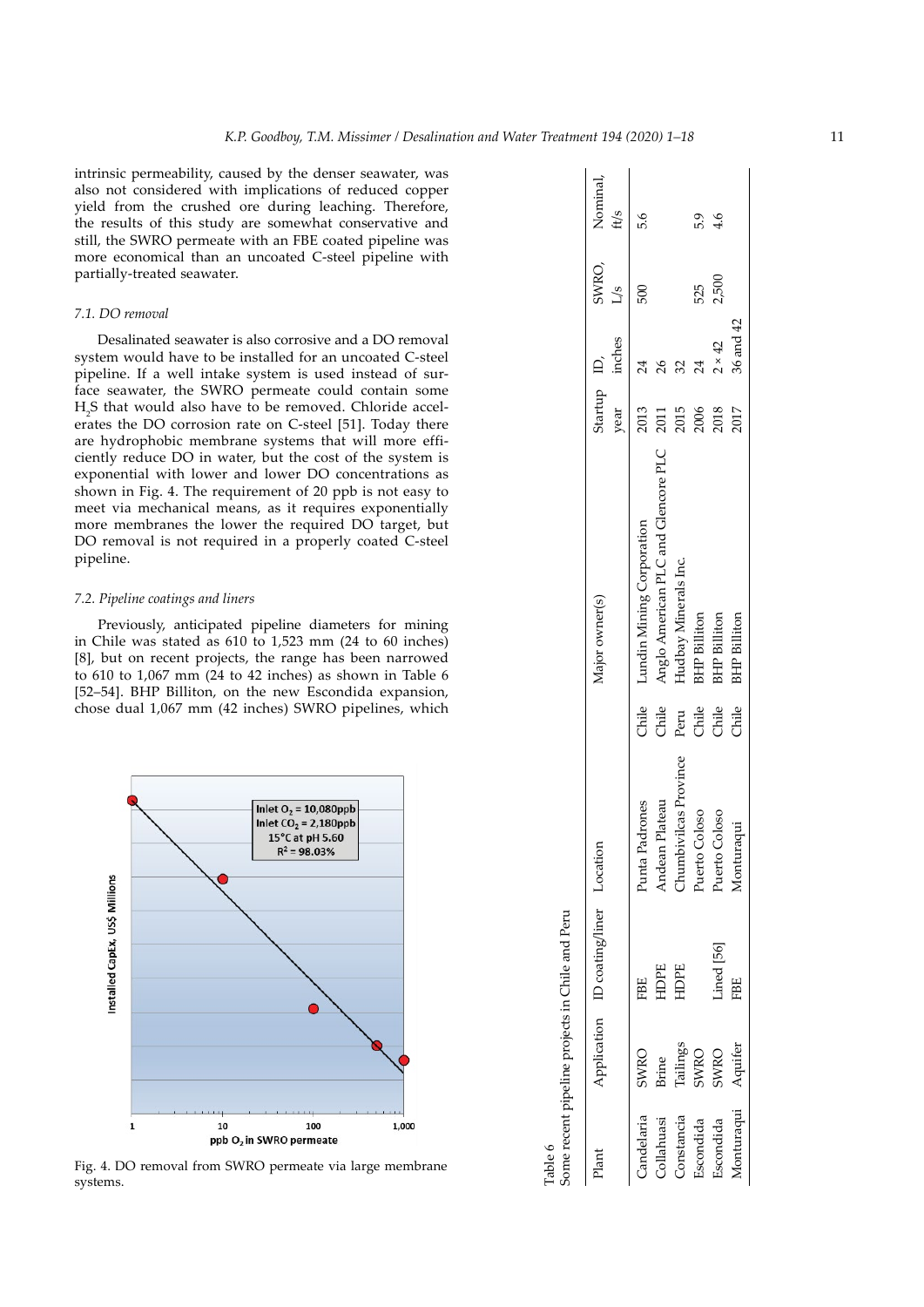provides critical redundancy for maintenance and maximum uptime for the largest copper mine in the world [55].

Previously used coatings, for seawater applications or SWRO permeate pipelines, have been cement, polyethylene (PE), polyurethane (PU), FBE, liquid epoxy, coal tar epoxy (external), and glass flake epoxy (internal) [57].

The Collahuasi mine uses a relatively thick highdensity polyethylene (HDPE) impulsion, tight fit liner in their 660 mm (26 inches) brine well water pipeline [58]. The liner was installed by using radial compression by passing it through a series of roller reduction units during the insertion process. The liner provides corrosion and abrasion resistance for the C-steel and can be installed with pull lengths up to 1,500 m [58]. Once installed, the liner expands and provides a tight fit. The Hudbay Constantia 813 mm (32 inches) diameter tailings pipeline in Peru uses a very thick-walled HDPE linear [59]. Both Candelaria and Monturaqui [52] used FBE for the internal coating of these water pipelines.

FBE is a thermoset coating that is usually applied at 180°C–250°C in a fluid bed at a thickness of 300–1,000 μm (11.8–39.4 mils) [60], and once properly applied, it is difficult to remove. The FBE coating company should be consulted in terms of the appropriate coating thickness and FBE type per the project details. In the past in Chile, companies were concerned about the coating coming off the pipeline [8], but that was probably due to improper pipe preparation. FBE coatings should be applied per ISO 21809-2 & 3. The pipe should be cleaned of any oil and grease, abrasively cleaned ("sand-blasted") to a Sa-3 near white metal finish, a primer applied and cured, then FBE applied and cured. Finally, the entire coated surface should be a holiday (continuity) tested per ASTM G62 and other standards and repaired (if necessary). Holiday testing is normally used on 20 mils (508 μm) or thinner coatings at 100 V DC or less with a wet sponge and is considered non-destructive. A high voltage spark test (900 to 20,000 V DC) is used on thicker coatings and is considered destructive in that it will attack thin coatings. Note that primers might not be able to be used in drinking water applications per NSF®/ANSI/CAN 61.

Liquid epoxy/PU, on the other hand, is usually applied at 15 mils (381 μm) for inside pipeline coatings, and at 20 mils (508 μm) for liquid epoxy that is NSF®/ANSI/CAN 61 approved for drinking water. In the epoxy/PU formulation, "*the urethane polymer is pre-bonded to the epoxy resin, rendering the coating 'isocyanate free'. The synergistic effect of co-polymerizing epoxy and PU produces a coating with the superior adhesion and corrosion resistance of epoxy along with the added toughness and abrasion resistance of PU.*" [61]. The extra 33% epoxy thickness for drinking water needs to be considered in the planning stages of the project. For protection for the outside of the pipeline, only  $\bar{5}$  mils (127  $\mu$ m) of epoxy thickness is normally required and it is recommended that Zn be added to either PU or liquid epoxy for cathodic protection [60]. Long C-steel pipelines normally need to be cathodically protected.

According to the R&D Center for the Saline Water Conversion Corporation, pipeline coating only represents approximately 5% of the total pipeline cost [62]. In the Chilean example, the average cost was 4.6% (2.6%–8.4% with wall thickness) of the total pipeline cost [50]. But when the cost is a percentage of the pipe, it becomes a function of the pipe diameter, wall thickness, and tensile strength of the C-steel. On a surface area basis, according to Sherwin-Williams, liquid epoxy costs approximately \$43-65/m<sup>2</sup>  $($4-6/ft^2)$$  in the shop, and \$65-108/m<sup>2</sup> (\$6-10/ft<sup>2</sup>) in the field; while FBE costs approximately \$108–161/m<sup>2</sup> (\$10–15/ ft<sup>2</sup>) [63]. Of course all coating costs are obviously a function of the coating thickness. Therefore, the key question is to determine which coating type and thickness will guarantee the desired lifetime of the pipeline [62].

In a detailed experimental study in Saudi Arabia, FBE, two PUs, and a 3-layer PE were evaluated for adhesion after autoclaving at 40°C under a pressure of 103 bar (1,500 psi) with additional flexibility, cathodic disbondment, and salt fog tests. The results showed that the particular FBE chosen was superior to the other coating formulations [62]. There are several acceptable FBE coating variations, from the experiences in the oil and gas industry, and some Chilean SWRO permeate pipelines that should be further investigated for additional lessons learned.

#### *7.3. Pipeline installation*

# *7.3.1. Welding vs. Victaulic® couplings*

To avoid in-the-field grinding of welds, non-destructive weld testing, coating the welds, and holiday testing the coating, a much faster, less-labor intensive, safer and more economical solution is to use Victaulic® grooved mechanical couplings. The pipe ends can be pre-formed in the shop, before coating, to accommodate the Victaulic coupling, and eliminate the risks of coating damage associated with field re-coating internal linings. These risks include improper grinding and surface preparation resulting in poor coating adhesion, putting the welds at risk of corrosion. Additionally, shavings, grindings, slag and sparks from in situ welding and grinding, can damage internal linings, particularly when installing pipe in an uneven terrain, such as the mountainous areas of northern Chile and southern Peru, where these pipelines are often constructed.

In terms of direct installation man-hours, Victaulic grooved mechanical couplings can decrease the field installation time vs. welds by a factor of 5.5 times on average for 102 to 610 mm (4 to 24 inches) diameter pipe as shown in Fig. 5 [64]. Grooved pipe joining can be utilized up to 2,743 mm (108 inches) diameter, and field installation labor savings grow exponentially as diameter increases. Clearly, welding time is directly related to the pipe outside circumference and wall thickness. But there are many other variables that effect welding man-hours such as alloy type, fill angle, electrode diameter, fill rate, rework and field efficiency related to welder skill, jobsite conditions, elevation, etc. Therefore, Fig. 5 should be viewed as nominal times for the Mechanical Contractors Association of America weld data. The Victaulic installation time includes time for preparing a groove, material handling, final coupling installation, and joint inspection [64]. For welded joints on coated or lined pipe, additional labor, equipment and time must be factored in for the total installation time for a well finished joint; however, the Victaulic man-hours reflect the total time for a good finished joint, as there is no coating/lining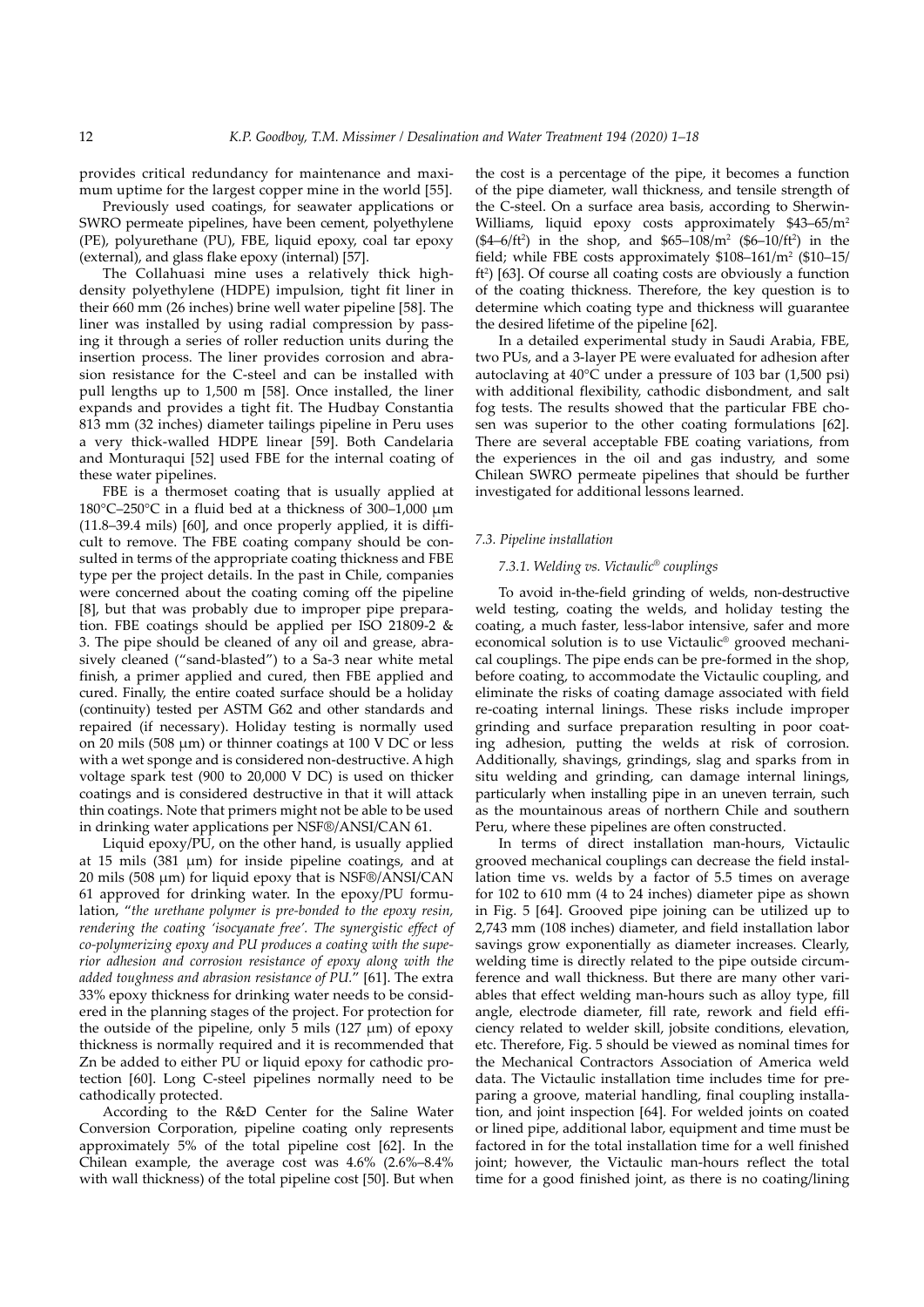

Fig. 5. Victaulic vs. weld installation time, man-hours/joint.

repair, nor any third-party non-destructive inspection such as radiography or liquid dye penetrant.

Victaulic couplings also increase in cut groove and installation time with diameter, as seen in Fig. 5; however, installation is similar for all sizes, keeping installation time stable as diameter increases creating an even more dramatic labor gap when compared to welding. Installation is a relatively simple visual process of lining up the coupling with the groove, aligning the gasket, and properly tightening the hardware. A theoretical 100 km pipeline, with 18 m (60 ft) pipe segments, assuming acceptable terrain, so that shorter pipe sections are not required, would require 5,555 welds. Today there are orbital welders, grinders, and robotic coating equipment with cameras, but welding is still a very time-consuming process, fraught with quality risks at each step.

When considering Victaulic couplings in lieu of welding, in addition to the direct cost savings of labor and material at each joint, one must consider the indirect cost savings related to (1) much smaller crew size, crews of pipefitters (at a lower labor cost) instead of certified welders, (2) the potential to easily assemble above ground with traditional stringing methods or assembling in the ditch with stovepipe construction methods, and (3) the elimination of the need for welding gang crew equipment such as generators, radiography machines, robots, etc. Additionally, couplings can be installed in virtually any site condition, from submarine to arid, hot to cold, windy, or still without the need for tenting, heaters, or other environmental controls. Victaulic couplings are also excellent for the northern Chile and southern Peru seismic zone, which is subject to earthquakes of high intensity [65,66]. Western South America has experienced 5 out of the top 20 earthquakes in the world, with the most powerful one being the Valdivia earthquake in the Biobío region of Chile at 9.5 magnitude.

Victaulic connectors have been applied in earthquakeprone applications and tested in Lehigh University Engineering

Research Center's ATLSS Laboratory simulating the 1994 Northridge, CA earthquake with 50% more force (6.85 magnitudes) than the actual 6.7 magnitude earthquake. Testing confirmed the grooved joint's suitability for use in earthquake-prone applications. The Northridge earthquake had estimates of US\$20 billion in damage and was the costliest in US history. The peak ground velocity was 1.25 gravity, which was the fastest ever recorded [67]. The coupling allows for movement and the gasket dampens vibrations, which makes it useful for earthquake designs [65].

#### *7.3.2. Rolled vs. cut grooving*

#### *7.3.2.1. Rolled grooving*

In order to attach a Victaulic coupling, the respective pipe needs a proper groove, that is, a cut or rolled groove. Both rolled groove and cut groove pipes will provide the same pressure rating for standard wall pipe. Fig. 6 shows a comparison of rolled groove vs. cut groove piping. Additionally, both rolled and cut grooved pipe can be used in pipelines where intelligent pigs are used for inspection and cleaning.

Rolled grooving, which was developed more than 60 years ago, is used in approximately 90% of grooved piping applications. Rolled grooving is fast, efficient, and a clean pipe-end preparation technique that does not sacrifice pipe performance. Roll grooving for the thickest wall and largest diameter pipe, anticipated in northern Chile and southern Peru, will not take longer than 7 min [68].

It is a cold-forming process that forms a groove on the outside of the pipe as it is compressed and rotated. Today up to 19.1 mm (¾ in) wall thickness can be formed via this technique. Victaulic has designed, manufactures, and supplies the grooving equipment which can conveniently be used at a pipe mill or in the field.

There is no question that a rolled groove causes an indentation inside of the pipe, but testing by Victaulic shows that rolled groove piping contributes only a minor increase in pipeline pressure drop [69]. On tests of 2, 4, 6, and 8-inch (50, 100, 150, and 200 mm) schedule-10 and schedule-40 pipe, the pressure drop increase averaged  $4.38\% \pm 0.98\%$  and was mostly independent of pipe wall thickness and diameter [69]. It should be noted that as pipe diameter increases, the effect of the roll groove indentation on pressure drop greatly decreases.

#### *7.3.2.2. Cut grooving*

Although cut grooving requires more man-hours than rolled grooving, it has the advantage of no pressure drop increase, and as Fig. 5 has shown, requires much less installation time than welding. Cut grooving involves removing a portion of the total pipe wall thickness to provide the groove that the coupling housing engages. Cutting a groove removes less pipe material, to less depth, than pipe threading. Furthermore, although a decrease in wall thickness results in an increase in hoop stress as previously shown in Eq. (6), the coupling housing, which engages the groove, actually reinforces the pipe and prevents diametric expansion [70].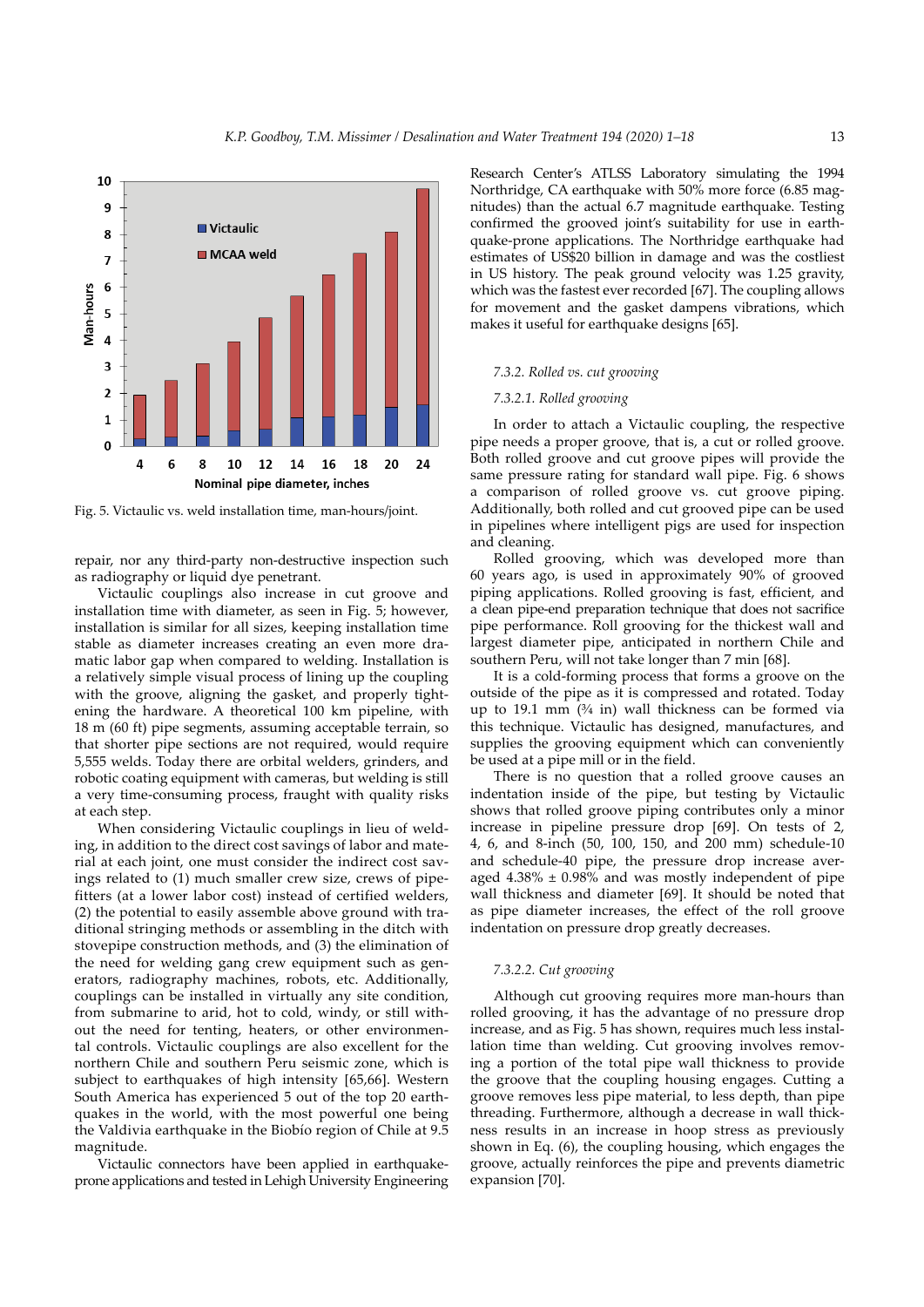

Fig. 6. Rolled groove (top) vs. cut groove piping (courtesy of Victaulic).

This smooth surface allows an easier application of pipe linings and coatings, but there is little or no difference in application time for rolled vs. cut grooves. But the large economic benefit of cut grooving vs. field welding is the huge savings in man-power. Typical cut grooving times are approximately one minute per diameter inch [64].

# *7.3.3. Pressure performance of couplings*

Pressure ratings are identical for both roll and cut grooved standard wall pipe joints and hydrostatic pressure testing results are typically within 5% of each other. Victaulic has tested the fittings to ASTM F-1476 and also there is verification from Underwriters Laboratories, FM approvals, VdS (German), and Landmarks Preservation Commission. The published pressure ratings are established after extensive testing of the ultimate pressure, bending moment, and cyclic loading. In conclusion, grooved mechanical coupling joints are an ideal solution for the long pipelines to serve the mountaintop mines in northern Chile and southern Peru.

# **8. Analysis of using seawater vs. freshwater in the heap leach copper extraction process**

Two issues occur when seawater is used for heap leach extraction of copper ores. First, seawater is basic and buffered, so additional acid is required to reduce the water pH to the desired level. Second, the density of seawater impacts the intrinsic permeability of the crushed ore that forms the heap.

### *8.1. Additional acid required to meet the desired pH for the heap leach water*

Typical heap leach extraction of copper and other ores uses a solution of water and sulfuric acid with an overall desired pH of 2–3. The use of the unbuffered permeate from a SWRO facility requires a small dose of sulfuric acid to reach the desired pH because the water already has a pH of approximately 5.5–6.5 and no significant concentrations of alkalinity. To reach the equivalent pH using seawater would require >32 times more acid in the heap leaching

process. The reason that ">32 times" is used is that SWRO permeate can vary between 100–250 mg/L TDS depending on the seawater salinity, temperature, membrane(s) used and their age, recovery, and flux. Calculations were done from seawater at pH 8.10 to pH 4.30 only, as calculations below the pH range of 4.00–4.30 are not valid, as the Nernst law is not applicable at very low or very high pH values. Nevertheless, this added production cost is very significant because of the requirement to transport the additional acid to the mine site on the mountaintop and the cost of the sulfuric acid itself.

# *8.2. Impact of water density on the crushed ore hydraulic conductivity*

Hydraulic conductivity of a porous media is impacted by the density of the fluid moving through it [71]. Assuming that the water temperature is equivalent to using either SWRO permeate or seawater, the primary difference would be restricted to the density ratio between the two water types. Based on the air temperature range on the mountaintop, the water temperature can range from 5°C to 15°C. The SWRO permeate is assumed to have a TDS concentration of 300 mg/L, so the density range would be 999.125 to 1,000.088 mg/kg. The density range for seawater at the same temperature range would be 1,025.653 to 1,027.189 mg/kg. Therefore, the hydraulic conductivity of the heap media would be about 2.7% lower. Therefore, the impact on the heap leach process would be either a slower timeframe for the leaching fluid to move through the crushed ore or the grain size of the heaped crushed ore would have to be increased slightly which would potentially reduce the desired copper yield. The impact is quite difficult to quantify because of the many variables involved and whether more than one metal is being recovered. In addition, the ability to recycle water in the process has greater limitations as evaporative concentration increases the salinity and density of the water which leads to greater declines in hydraulic conductivity.

# *8.3. Impact of water salinity of the recycling potential of the process water*

A key issue in mountaintop heap leach extraction of copper is maximizing the use of process water due to the extreme expense of obtaining it. If seawater is used during the process, it has limited recycling potential because of the initial high values of both TDS and sulfate. The use of sulfuric acid in the process combined with the high concentration of sulfate in seawater in addition to high evaporation rates can increase the concentration to a critical value causing precipitation of gypsum or other sulfate minerals within the basal part of the heap. Therefore, one or perhaps two reuse cycles of seawater may be possible. If freshwater (desalted seawater) is used, the potential for recycling is quite high and somewhere between 4 and 7 cycles could be used depending on the local geochemistry of the heap rock material. Therefore, it is estimated that the potential for recycling for freshwater is at least 70% higher than for seawater.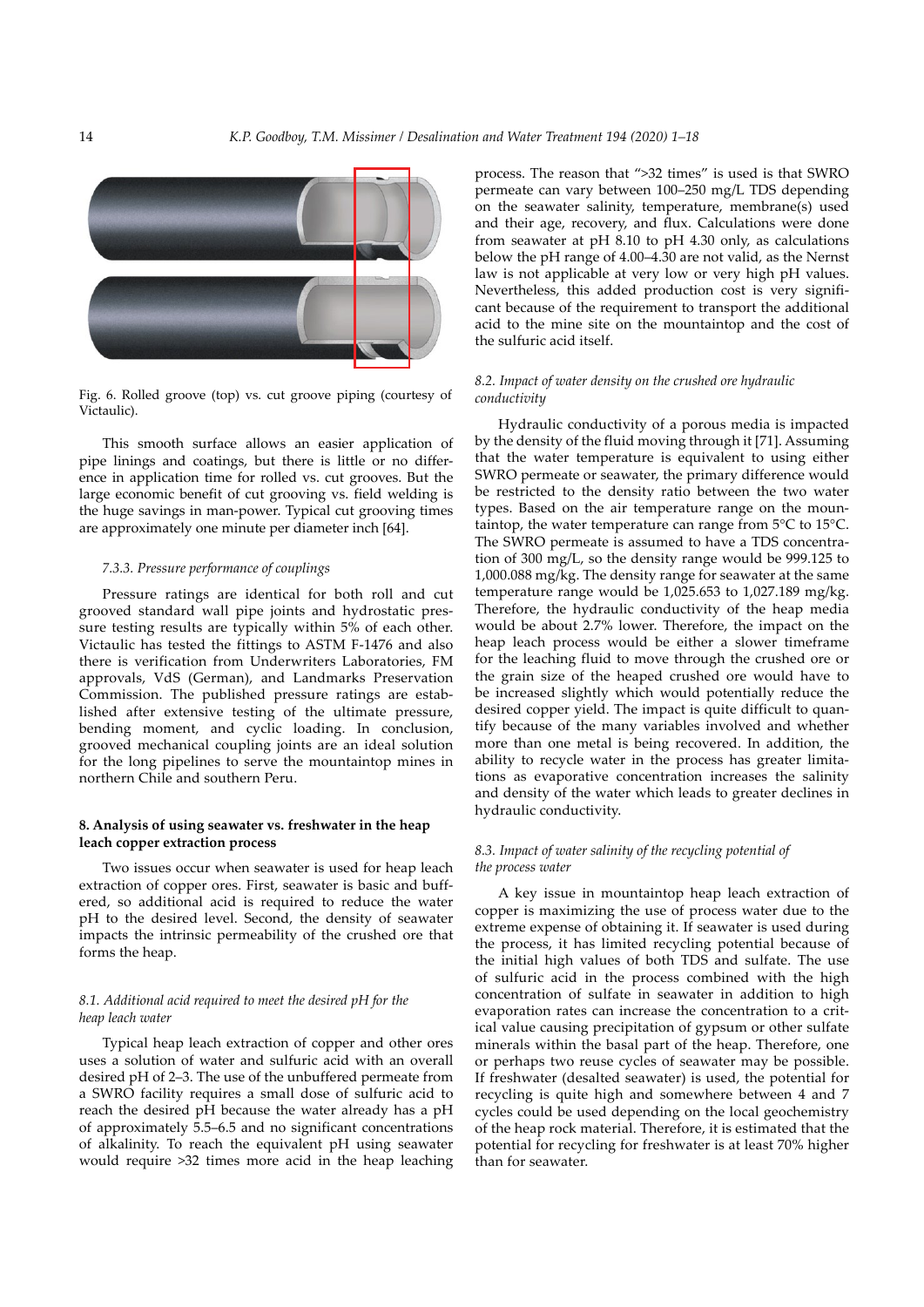# *8.4. Potential impacts of process water salinity on the operation of the electrode copper concentration process*

The placement of high salinity water into the copper concentration process wherein electrodes are used may be problematic. There is a limit on the conductivity of the water within the system. Therefore, beginning with a seawater salinity, the limit may be exceeded without the ability to recycle the water.

# **9. Analysis of environmental impacts of using seawater in heap leach copper extraction in mountaintop environments**

During mountaintop mining and processing of copper, protection of the environment is quite important and has economic importance. Government permits have some specific restrictions governing compliance, particularly with regard to water quality that could affect downstream surface water. Some surface water basins have headwaters near mining sites in Chile and Peru. Therefore, the minimization of waste products is important. The use of seawater accelerates the generation of waste brines and bulk salt. This necessitates the development of onsite infrastructure to store or dispose of this salt in a manner that isolates it from downstream surface waters. Fortunately, most of the areas that require water from the sea are arid and rainfall events are rare, which reduces saline runoff risk generation. There is no reasonable method to value the environmental risk issue in using seawater at the mine sites.

# **10. Discussion**

A comparison of the key issues in deciding whether to use SWRO permeate or seawater in heap leach copper extraction is summarized in Table 7. As can be observed, the balance in the various cost factors produces a rather murky picture of which water source truly creates lower copper production cost.

The highest capital and operating cost difference occurred in comparing the pretreatment of seawater to full SWRO desalination wherein the same process train is used for

conditioning of the seawater for direct use or pretreatment for SWRO (screening followed by UF). The cost of pretreatment has been documented to show that using DAF/UF as pretreatment is about 30% of the total cost for desalination of seawater [72]. In both cases, a coated or lined transmission pipe is required if the pH of permeate is maintained from the plant to the mountaintop. Even if post-treatment of permeate is added along with a corrosion inhibitor, a coated pipe may still be required and then, the added use of acid would become problematic. The issue of the 6.5% greater horsepower required for pumping of the seawater could add the capital cost of an additional pumping station depending on the distance and elevation differential. Two key balancing cost factors favoring the use of SWRO permeate is the ability to reuse the water through several cycles of heap leach extraction before the ionic strength of the water becomes too great and a reduced volume of sulfuric acid required. The use of seawater may allow only one reuse cycle before the impact of the density on the hydraulic conductivity of the crushed rock in the heap becomes problematic. If the density (salinity) is too high then the grain size of the heap material would have to be increased to increase the hydraulic conductivity, which could reduce copper yield caused by a reduction in surface area. Based strictly on the combined capital and operating costs, the use of SWRO permeate or seawater is close.

Perhaps the two issues that could swing the balance in favor of using the SWRO permeate are the socio-political and environmental issues. During the permitting process, the ability to offer some freshwater to local residents near the coast, along the pathway to the mine, could be greatly beneficial. The future use of the SWRO facility beyond the lifetime of the mine could be an additional benefit. This could involve a transfer of ownership to the regional government or a sale of the facility. An important environmental issue is the disposal of the residual water (brine) and/or salt from the copper extraction process. The use of seawater would increase the overall volume of the combined brine and salt, especially when considering the >32 times additional volume of sulfuric acid required to obtain the proper heap leaching pH. Since some mines are at the top of stream drainage basins, the downward movement

Table 7

Qualitative comparison of issues of SWRO permeate vs. partially-treated seawater

| Issue                                          | SWRO permeate                 | Partially-treated seawater    |
|------------------------------------------------|-------------------------------|-------------------------------|
| Treatment cost                                 | $+70%$                        |                               |
| Pump efficiency                                |                               | $-6.5\%$                      |
| Pumping stations required                      |                               | $+1?$                         |
| Transmission pipe corrosion                    | Coated or lined pipe required | Coated or lined pipe required |
| Sulfuric acid used in process                  |                               | $>32 \text{ times}$           |
| Hydraulic conductivity of the heap media       |                               | $-2.7\%$                      |
| Water reuse potential                          |                               | Up to 70% lower               |
| Impacts on electrode copper extraction process |                               | Negative                      |
| Environmental issues                           |                               | Greater                       |
| Socio-political                                | Positive                      | Negative                      |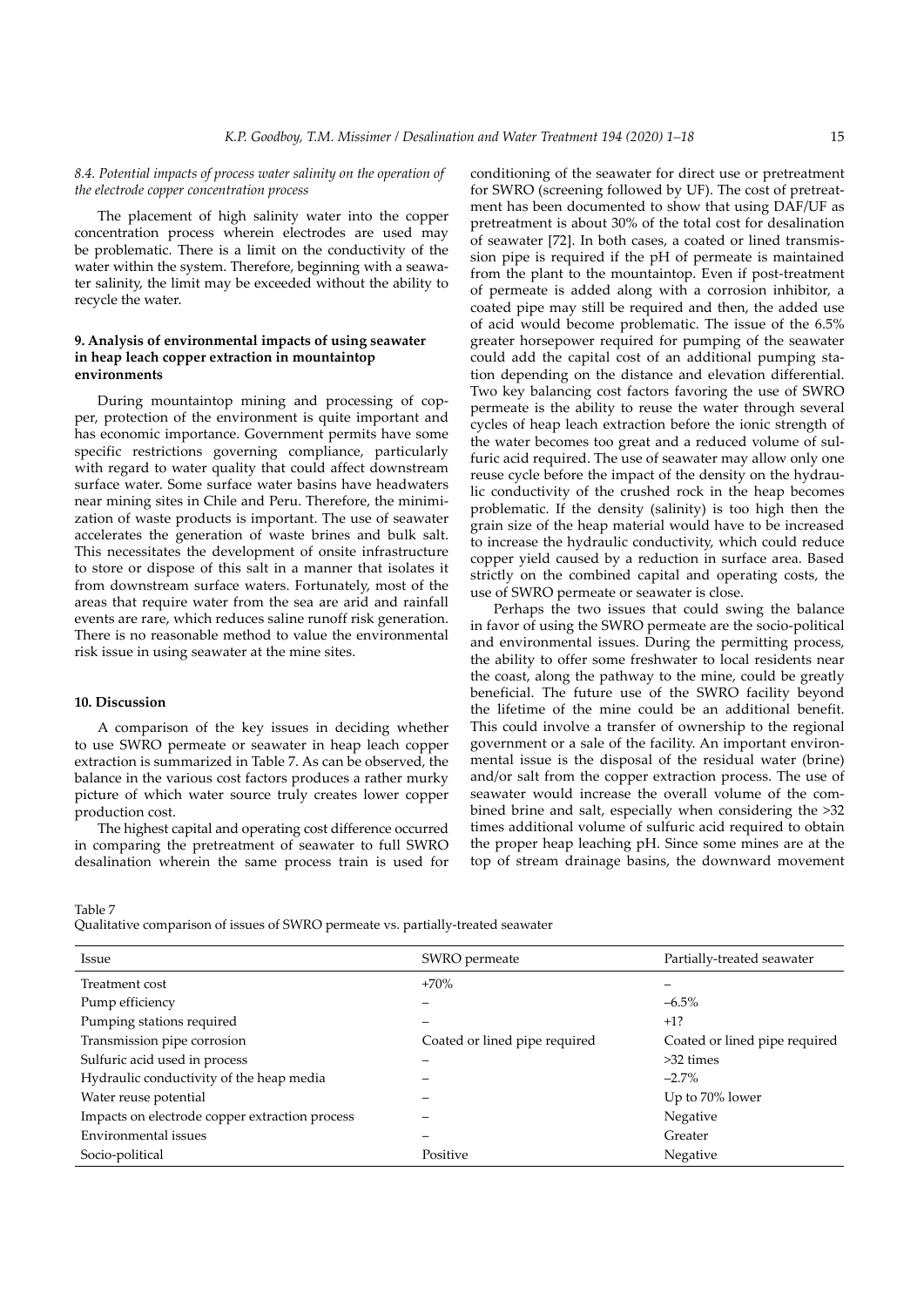of brine could be problematic. This may not be the case in hyperarid areas, but the residential brine salt will still require temporary disposal during the operation and ultimately permanent disposal.

#### **11. Conclusions**

Copper mining and onsite processing in arid regions require water, particularly in the heap leach extraction process. Only two sources of water are available in many regions, such as southern Peru and northern Chile, which are partially-treated seawater and desalinated seawater (freshwater). The choice concerning which water type to use is complex in consideration that the water must be transported 10–200 km and at elevations between 600 and 4,900 m above sea level. In addition, the water type used impacts the efficiency of the heap leach copper extraction process.

After extensive analysis, it is concluded that the overall cost of using partially-treated seawater or desalted seawater is essentially equivalent when considering all factors including, treatment, transport, and impacts on the heap leach process. The cost of treatment is higher for the desalination of seawater (70% greater). The cost of pumping the denser seawater is greater because the pump efficiency is 6.5% lower. In both cases, the epoxy-coated transmission pipe should be used. Seawater used in the heap leach process requires greater than 32 times more sulfuric acid to meet the desired average pH of about 2.5 and has a reduced hydraulic conductivity of 2.6% when passing through the porous media of the crushed rock. In addition, the reuse of the process water has a much lower potential when using seawater, which can increase the actual amount of water that must be pumped up the mountain. The use of seawater requires greater disposal of residuals and has potential environmental issues. The desalination facility may have a greater life expectancy compared to the mine and could have significant residual value. The potential environmental issues and the residual value of the plant tend to cause the use of freshwater (desalted seawater) to be the preferred water source in consideration of the socio-political support of copper mines at most sites.

#### **Acknowledgments**

The authors thank Mr. Jerry Rowe for providing some fundamental information on the copper heap leach process. Funding for the research was from the Emergent Technologies Institute, U.A. Whitaker College of Engineering, Florida Gulf Coast University.

#### **References**

- [1] R.G. Krauth, Controlled Percolation System and Method for Heap Leach Mining, The United States Patent 5,005,806, April 9, 1991.
- [2] S.C. Bouffard, D.G. Dixon, Investigative study into the hydrodynamics of heap leaching processes, Metall. Mater. Trans. B, 32 (2001) 763–776.
- [3] M.E. Schlesinger, M.J. King, K.C. Sole, W.G. Davenport, Extractive Metallurgy of Copper, 5th ed., Elsevier, The Netherlands, 2011.
- [4] A. Guzmán-Guzmán, O.Y. Cáceres Hernández, R. Srivastava, J.W. Jones, Integrated Process Control to Enhance Heap

Leach Performance, Proceedings of the Second International Conference on Heap Leach Solutions, Peru, June 25, 2014.

- [5] S. Thomashausen, K. Hamil, Water Risks in the Mining Sector, Chile, Columbia Center on Sustainable Investment, A Joint Center of Columbia Law School, and the Earth Institute, Columbia University, New York, August 2016. Available at: http://ccsi.columbia.edu/files/2016/06/Water-Template-Chile. pdf.
- [6] L. Banchik, Chile's Thirst for Water: A Chilean City Famous for Mining in the Atacama Desert is Running Out of Water. Fast., Available at: http://latinamericanscience.org/2014/05/chilesthirst-for-water/ (accessed 20 September 2019).
- [7] L.A. Cisternas, E.D. Gálvez, The use of seawater in mining, Miner. Process. Extr. Metall. Rev., Int. J., 39 (2018) 18–33.
- [8] S. González, M.T. Ramírez, R. Muñoz, J. Zúñiga, The Impact of Corrosion on Mine Water Supply Systems, Water in Mining 2012, Proceedings of the 3rd International Congress on Water Management in the Mining Industry, Santiago, June 6-8, 2012.
- [9] F. Els, The World's 10 Highest Mines, Mining.com, Glacier RIG (Resource Innovation Group) Ltd., Vancouver, BC, Canada, Dec. 16, 2015. Available at: https://www.mining.com/the-worlds-10 highest-mines/ (accessed December 2019).
- [10] R.P. Genereaux, Fluid-flow design methods, Ind. Eng. Chem., 29 (1937) 385–388.
- [11] M.S. Peters, K.D. Timmerhaus, Plant Design and Economics for Chemical Engineers, 2nd ed., McGraw-Hill Book Company, New York, 1968, pp. 302–308.
- [12] M.S. Peters, K.D. Timmerhaus, Plant Design and Economics for Chemical Engineers, 3rd ed., McGraw-Hill Book Company, New York, 1980, pp. 377–383.
- [13] M.S. Peters, K.D. Timmerhaus, Plant Design and Economics for Chemical Engineers, 4th ed., McGraw-Hill Book Company, New York, 1991.
- [14] C.B. Nolte, Optimum Pipe Size Selection, 1st ed., Trans Tech Publications, 1978.
- [15] W. Saeed, Chemical Engineering Projects, Design and Calculation of Chemical Engineering Projects, Pipe Size Selection, Karachi, Pakistan, April 28, 2014. Available at: https:// chemicalprojects.wordpress.com/2014/04/28/pipe-size-selection/ (accessed September 15, 2019).
- [16] R.W. Whitesides, Selecting the Optimum Pipe Size, PDH online Course M270 (12 PDH), Fairfax, VA, 2015. Available at: https:// www.pdhonline.com/courses/m270/m270content.pdf (accessed May 20, 2019).
- [17] W. Copan, National Institute of Standards and Technology (NIST), Standard Acceleration of Gravity, US Department of Congress, Gaithersburg, MD, 2019. Available at: https://physics. nist.gov/cgi-bin/cuu/Value?gn (accessed on May 20, 2019).
- [18] P.R.H. Blasius, Das Aehnlichkeitsgesetz bei Reibungsvorgangen in Flüssigkeiten. Forschungsheft, 1913, pp. 131:1–41.
- [19] K.T. Trinh, On the Blasius Correlation for Friction Factors, Institute of Food Nutrition and Human Health, Massey University, New Zealand, July 2010.
- [20] C.M. Burt, X.S. Piao, F. Gaudi, B. Busch, N.F.N. Taufik, Electric motor efficiency under variable frequencies and loads, J. Irrig. Drain. Eng., 134 (2008).
- [21] USDOE, Buying an Energy-Efficient Electric Motor, Fact Sheet, U.S. Department of Energy, 2014. Available at: https://www. energy.gov/sites/prod/files/2014/04/f15/mc-0382.pdf. (accessed November 15, 2019).
- [22] American National Standard for Rotodynamic Pumps -Guideline for Effects of Liquid Viscosity on Performance, ANSI/ HI Guideline 9.6.7, Hydraulics Institute, New Jersey, 2015.
- [23] Sea Temperature Organization, Monthly Taltal Water Temperature Chart, World Sea Temperatures with Ezoic Inc., Carlsbad, CA, 2019. Available at: https://www.seatemperature.org/ south-america/chile/taltal-march.htm (accessed on September 20, 2019).
- [24] J. Honeywell, Effect of Viscosity on Pump Performance, PetroSkills, 2006. Available at: http://www.jmcampbell.com /tip-of-the-month/2006/08/effect-of-viscosity-on-pumpperformance/ (accessed on April 20, 2019).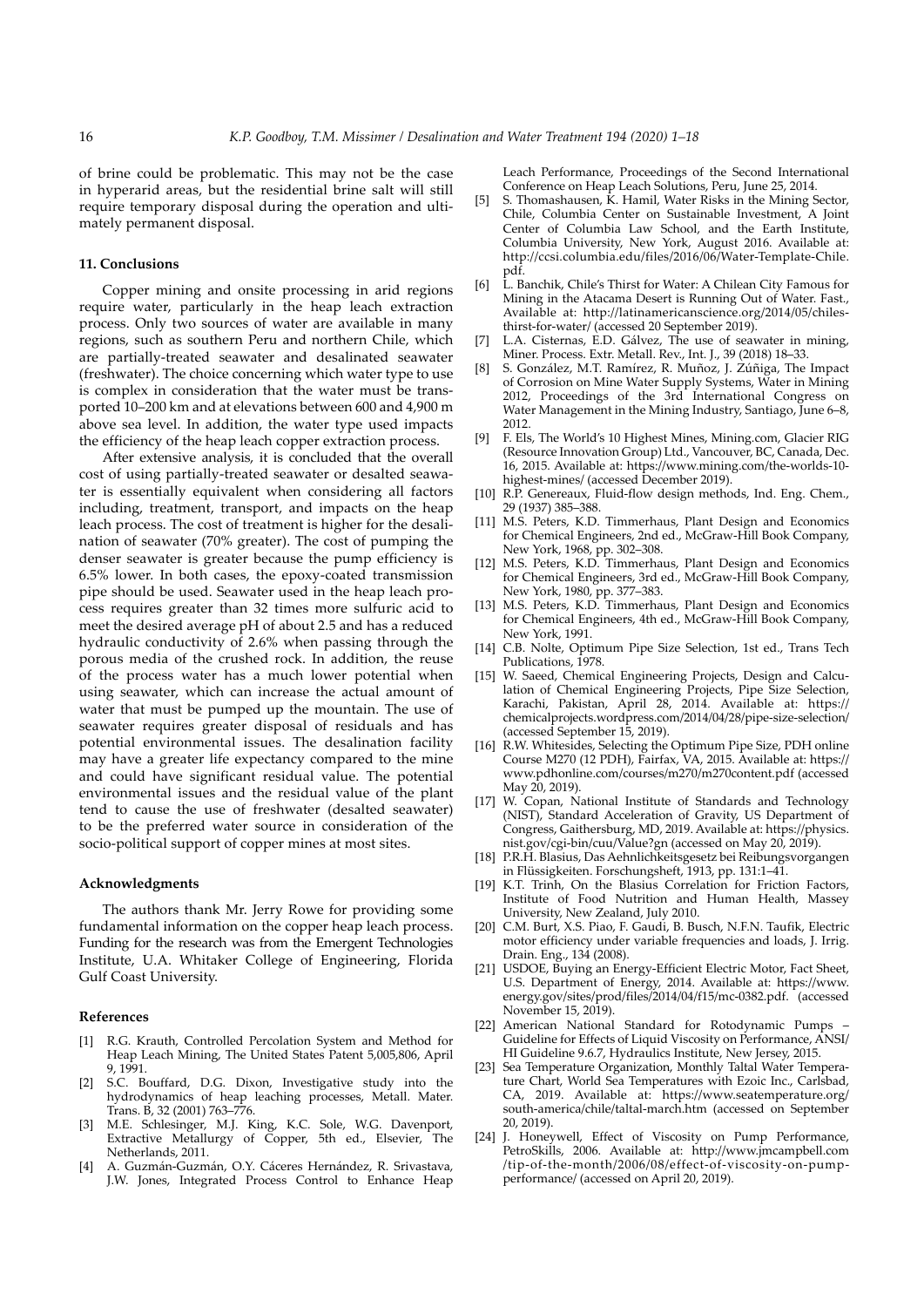- [25] Price List of Carbon Steel Pipes & Tubes, Seamless Pipe, Welded Pipe, Reliable Pipes & Tubes Ltd., 2019. Available at: https:// www.reliablepipestubes.com/blog/price-pricelist-carbon-steelpipe-seamless-pipe-welded-pipe/ (accessed on July 30, 2019).
- [26] A.A. Durand, M.J. de Villafranca Casas, A.S.G. Cornejo, D.J. Carranza, F.J.P. Román, R.G.S. Suárez, J.S. Espinoza, L.F. Villalobos, V. de la Parra, Updating the rules for pipe sizing, Chem. Eng., 117 (2010) 48–50.
- [27] NOAA's Adopt A Drifter Program, Ocean Currents Map, 2019. Available at: https://www.adp.noaa.gov/OceanCurrentsMap. aspx.
- [28] C. Wisskirchen, J. Waples, F. Vásquez, Considerations for Seawater in Mining: Approaches to Evaluate ARD and Metals Leaching Potential, Water in Mining 2012, Proceedings of the 3rd International Congress on Water Management in the Mining Industry, Santiago, Chile, June 6–8, 2012.
- [29] IOC, SCOR, IAPSO, The International Thermodynamic Equation of Seawater – 2010: Calculation and Use of Thermodynamic Properties, Intergovernmental Oceanographic Commission, Manuals and Guides No. 56, UNESCO (English), 2010, 196p.
- [30] T. Pankratz, Water Desalination Report, Global Water Intelligence, Media Analytics, Oxford, UK, 2019.
- [31] A.U. Malik, I.N. Andijani, M. Mobin, S. Ahmad, Corrosion behavior of materials in RO water containing 250–350 ppm chloride, Desalination, 196 (2006) 149–159.
- [32] USGS, Dissolved Oxygen Solubility Tables, U.S. Geological Survey, Aug 8, 2018. Available at: https://water.usgs.gov/ software/DOTABLES/ (accessed August 10, 2019).
- [33] A.H.A. Dehwah, H. Cheng, T.M. Missimer, P.-Y. Hong, Understanding microbial assembly on seawater reverse osmosis membranes to facilitate evaluation of seawater pretreatment options, Desal. Water Treat., 170 (2019) 1–10.
- [34] B.O. Hasan, Effect of salt content on the corrosion rate of steel pipe in turbulently flowing solutions, Al-Nahrain Univ., Coll. Eng. J. (NUCEJ), 13 (2010) 66–73.
- [35] M. Yari, An Intro to Pipeline Corrosion in Seawater, Edmonton, AL Canada, 2017. Available at: https://www.corrosionpedia. com/2/1432/corrosion-101/an-intro-to-pipeline-corrosion-inseawater (accessed on August 20, 2019).
- [36] N.A.A. Alameer, The Effect of Temperature and pH on the Corrosion Rate of Carbon Steel in 1 M NaCl, Technical College, Bagdad, Iraq, 2010. Available at: https://www.iasj.net/ iasj?func=fulltext&aId=29410.
- [37] NACE International, Corrosion Control and Monitoring in Seawater Injection Systems, Houston, TX, NACE SPO499–2007.
- [38] J. Carew, A. Al-Hashem, E.A. Al-Mohemeed, H.Y. Al-Anzi, Intelligent pigging of a seawater injection pipeline in Kuwait, Mater. Perform., 48 (2009) 44–47.
- [39] Fluor® Projects, Atacama Natural Gas Pipeline, Fluor Corporation, Irving, TX, 2019. Available at: https://www.fluor. com/projects/onshore-natural-gas-pipeline-epcm (accessed December 18, 2019).
- [40] X. Wang, R.E. Melchers, Long-term under-deposit pitting corrosion of carbon steel pipes, Ocean Eng., 133 (2017) 231–243.
- [41] NOAA (National Oceanic and Atmospheric Administration), Science on a Sphere®, National Oceanic and Atmospheric Administration, Ocean Acidification: Surface pH, US Department of Congress, Washington, DC, 2019. Available at: https://sos.noaa.gov/datasets/ocean-acidification-surface-ph/.
- [42] J.F. Waters, Measurement of Seawater pH: A Theoretical and Analytical Investigation, Doctor of Philosophy Dissertation, University of Miami, Florida, 2012.
- [43] Climate Change 2013, The Physical Science Basis, Summary for Policymakers, Technical Summary and Frequently Asked Questions, Part of the Working Group I Contribution to the Fifth Assessment Report of the Intergovernmental Panel on Climate Change, Cambridge University Press, Cambridge, UK, 2013, p. 28.
- [44] J.C. Orr, V.J. Fabry, O. Aumont, L. Bopp, S.C. Doney, Anthropogenic ocean acidification over the twenty-first century and its impact on calcifying organisms, Nature, 437 (2005) 618–686.
- [45] A.H.A. Dehwah, T.M. Missimer, Subsurface intake systems: green choice for improving feed water quality at SWRO

desalination plants, Jeddah, Saudi Arabia, Water Res., 88 (2016) 218–224.

- [46] D.M. Anderson, Toxic Algal Blooms and Red Tides: A Global Perspective, T. Okaichi, D.M. Anderson, T. Nemoto, Eds., Red Tides: Biology, Environmental Science and Toxicology, The Netherlands, Elsevier, 1989, pp. 11–16.
- [47] G. Dvorsky, Sigma Xi SmartBrief, Stunning but Deadly, China's Bioluminescent Algal Blooms are Getting Bigger, Gizmodo.com owned by Great Hill Partners, Boston, MA, 2019. Available at: https://gizmodo.com/stunning-but-deadly-china-s-bioluminescent-algal-bloom-1835482191 (accessed on December 6, 2019).
- [48] D.M. Anderson, S.F.E. Boerlage, M.B. Dixon, Harmful Algal Blooms (HABs) and Desalination: A Guide to Impacts, Monitoring, and Management, Paris, Intergovernmental Oceanographic Commission of UNESCO, (IOC Manuals and Guides No. 78) (English) (IOC/2017/MG/78), United Nations Educational, Scientific and Cultural Organization, Paris, France, 2017, 538 p.
- [49] NACE International, Internal Corrosion for Pipelines Advanced Course Manual, Houston, TX, Sept 2009.
- [50] S. González, M. Encalada, S. Daughney, T. Vece, Selection of Pipeline Corrosion Control Strategy and Impact on Economics of Water Conveyance, Water in Mining 2010, Proceedings of the 2nd International Congress on Water Management in the Mining Industry, Santiago, Chile, June 9–11, 2010.
- [51] A. Ismail, N.H. Adan, Effect of oxygen concentration on corrosion rate of carbon steel in seawater, Am. J. Eng. Res. (AJER), 3 (2014) 64–67.
- [52] Aegion® Coating Services, St. Louis, MO, 2019. Available at: https:// www.aegion.com/about/resources/case-studies/escondidaslurry-pipe-coating.
- [53] Lundin Mining, Technical Report for the Candelaria Copper Mining Complex, Atacama Region, Region III, SRK Consulting, Chile, 2018.
- [54] Escondida, BHP opens Escondida Water Supply, the Largest Desalination Plant in Latin America, International Mining, 2018. Available at: https://im-mining.com/2018/04/07/bhpopens-escondida-water-supply-largest-desalination-plantlatin-america/ (accessed December 6, 2019).
- [55] Mining for Zambia, A Zambia Chamber of Mines Initiative, The World's Biggest Copper Mines, Industry Wide Website for Mining in Zambia, Zambia, Africa, 2019. Available at: https:// miningforzambia.com/worlds-biggest-copper-mines/ (accessed on May 20, 2019).
- [56] Bechtel, Delivering a Reliable, Sustainable Water Supply, Bechtel Corporation, San Francisco, CA, 2019. Available at: https:// www.bechtel.com/projects/escondida-water-supply/.
- [57] C. Smith, T. Siewert, B. Mishra, D. Olson, A. Lassiegne, Eds., Coatings for Corrosion Protection: Offshore Oil and Gas Operation Facilities, Marine Pipeline and Ship Structure, NIST Special Publication 1035, United States Department of Transportation, Biloxi, Mississippi, April 14–16, 2004.
- [58] Allied Pipeline Technologies, Collahuasi Impulsion Water Line Coating with Sure-Liner™ HDPE, Durango, CO, 2019. Available at: https://alliedpipelinetechnologies.com/collahuasi (accessed October 12, 2019).
- [59] Allied Pipeline Technologies, Peru Hudbay Constancia Tailings Pipeline, Durango, CO, 2019. Available at: https:// alliedpipelinetechnologies.com/peru-hudbay (accessed December 19, 2019).
- [60] Keith Industries, Fusion Bonded Epoxy (FBE), Rosharon, TX, 2019. Available at: https://keithinc.com/index.php/fusionbond-epoxy-fbe/ (accessed May 20, 2019).
- [61] Specialty Polymer Coatings (SPC), Products. Epoxy, Langley, BC, Canada, 2019. Available at: http://www.spc-net.com/ products/?cat=Type&val=epoxy (accessed November 15, 2019).
- [62] A.U. Malik, S. Ahmad, I. Andijani, F. Al-Muaili, T.L Prakash, J. O'Hara, Corrosion Protection Evaluation of Some Organic Coatings in Water Transmission Lines, Saline Water Conversion Corporation, Technical Report, No. TR 3804/APP 95009, Al-Jubail, Kingdom of Saudi Arabia, 1999.
- [63] J. Hair, Y. Idlibi, Sherwin-Williams Liquid Epoxy Coatings Offer Cost Effective Alternative, The Sherwin-Williams Company,